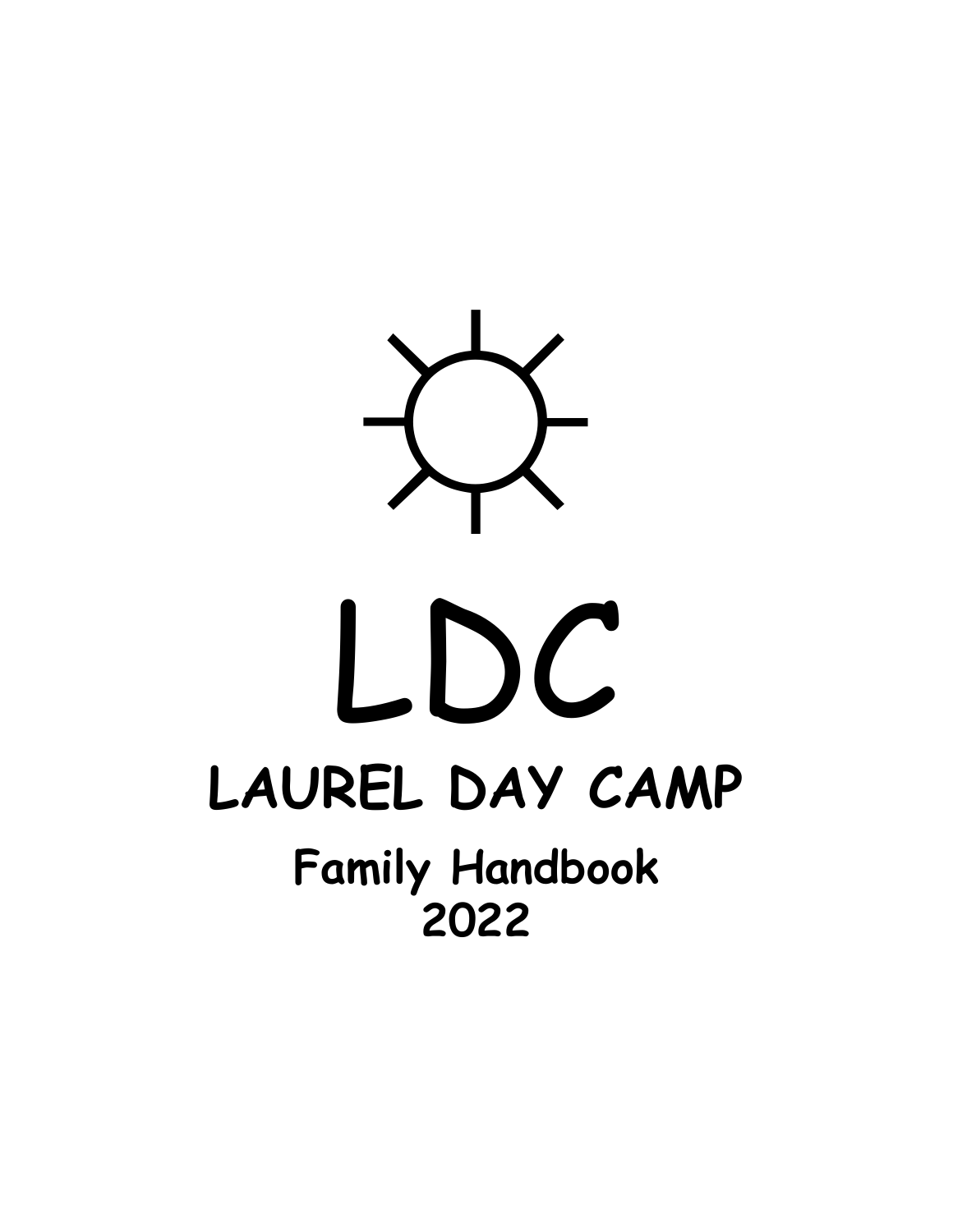### **WELCOME**

The following pages describe our policies, procedures, and guidelines. They are designed to ensure that children receive the best camp experience possible!

Please review all information in this handbook to be familiar with our program and retain this handbook to use as a reference source for the future.

#### **THE LAUREL SCHOOL and LAUREL DAY CAMP 1436 Long Pond Road, Brewster, MA 02631 (508) 896-4934 Fax 508-632-6555**

**Exit 85 onto RT-137 towards Brewster off of US-6 Turn right onto RT - 137 (Long Pond Rd) The Laurel School and Day Camp is located 1.3 miles on the left**

The Laurel School and Laurel Day Camp is a small, independent, nonprofit, nonsectarian school and day camp offering an enriching program for Toddler (15 months) – Grade 5 children. Our camp program also provides a counselor-in-training youth leader program for ages 11 – 17.

### **Mission Statement**

*Laurel's mission is to encourage children to discover their unique talents through exploration, critical thinking, and intellectual discipline which helps them to become responsible architects of positive change in the world. To accomplish these ends, we engage in a total human development approach to education with a focus on the arts, music, nature, and service.*

#### **Our Purpose**

- Provide a strong academic base, enhanced by the inseparable integration of the arts.
- Inspire a lifelong love of learning, a cultural appreciation, and environmental sensitivity.
- Emphasize honesty, respect, kindness, gentleness, cooperation, laughter, thoughtful resolution, positive reinforcement, awareness of differences and tolerance.
- Promote a sense of community.
- Grant teachers/counselors the responsibility and freedom to teach creatively.
- Foster self-esteem and confidence.
- Provide a supportive atmosphere for encouraging public speaking and performance.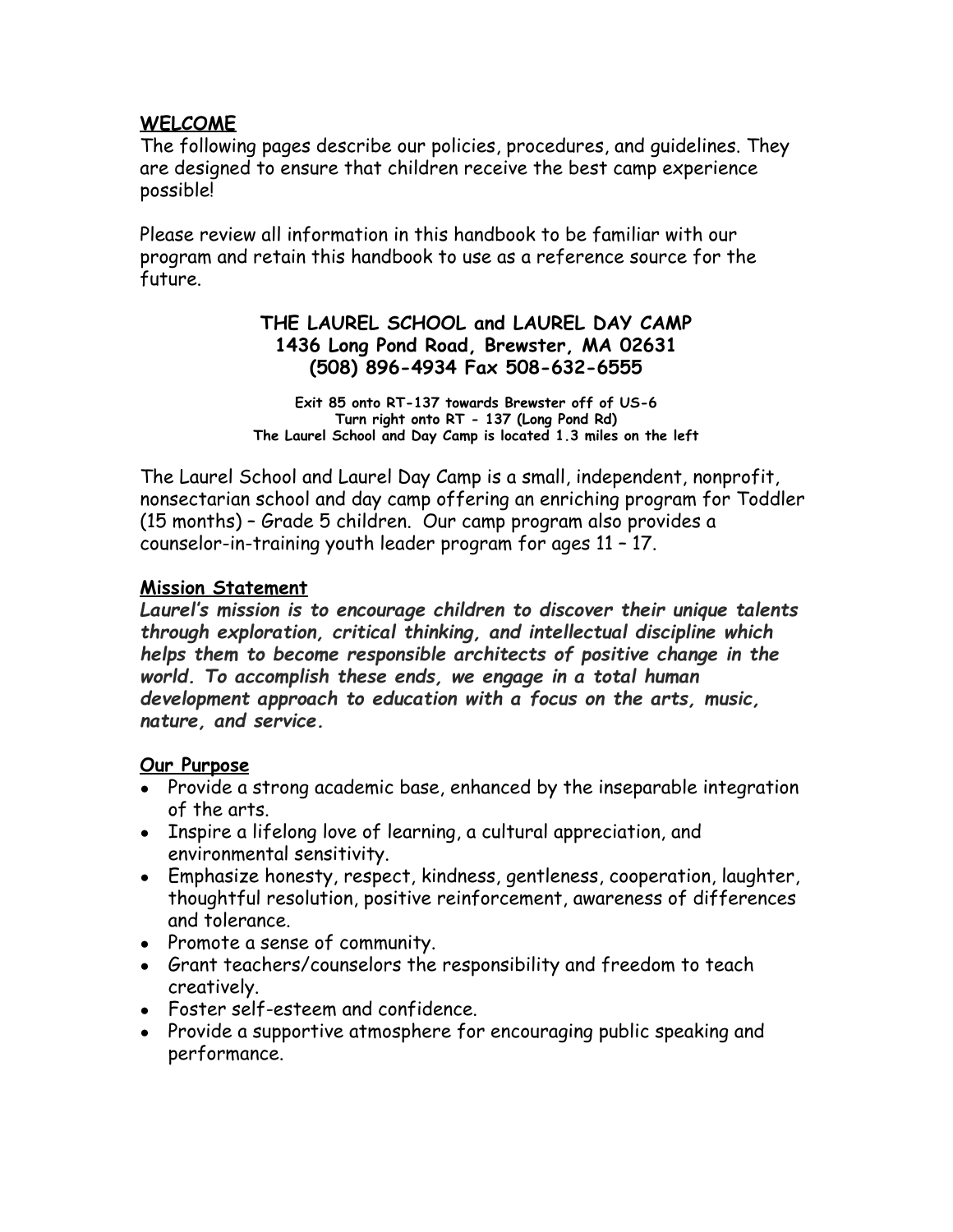• Enable each child to develop the skills, the creativity, and poise to become a responsible individual capable of enriching his or her self and community.

We welcome the opportunity to discuss with parents/quardians their child's experience. We are looking forward to getting to know all of our camp families and to provide a positive summer camp experience.

### **YOUR FIRST DAYS!**

The first day in a new environment can be challenging for any child. We make every effort to be aware of the circumstances that can produce anxiety during the first few days, and we partner with parents/guardians and each child to help ensure a smooth adjustment. We find that transition is easiest for the child when parents/guardians give a big hug and kiss, and then leave quickly. We encourage parents/guardians to call any time during the day to see how their child is adjusting. For the younger children, some separation anxiety is normal and expected. We find that children make the adjustment quickly but we are sensitive to the challenge.

### **Promotional Literature and Brochures – 430.159 & 430.190**

The following pages in our handbook describe our policies, procedures, and guidelines. They are designed to ensure that children receive the best camp experience possible. Please take a few minutes to review this information to be familiar with the program and retain this handbook to use as a reference source for the future. 430, 190 Parents/guardians may request copies of background check, health care, and discipline policies as well as procedures for following grievances. This Camp must comply with regulations of the MA Department of Public Health and be licensed by the Board of Health. 430. 159

#### **Camp Programs and Hours: Arrival & Dismissal Procedures**

Our camp hours for our 2022 season will include staggered drop off and pick up times to accommodate transitioning campers safely into camp unless you have signed up for our half day program that will conclude at 1:00 p.m

**Guppy Program** - Our guppy program is for our youngest campers, ages 15 months to 2.8 years of age. We offer half days (9am-1pm) and full days (9am-3pm)

**Lower Camp Program** - Our lower camp program is for children who are 2.9 to 3.11 years of age. We offer half days (9am-1pm) and full days (9am-3pm)

**Middle Camp Program** - Our middle camp program is for children ages 4 years to entering Kindergarten. We offer half days (9am-1pm) and full days (9am-3pm)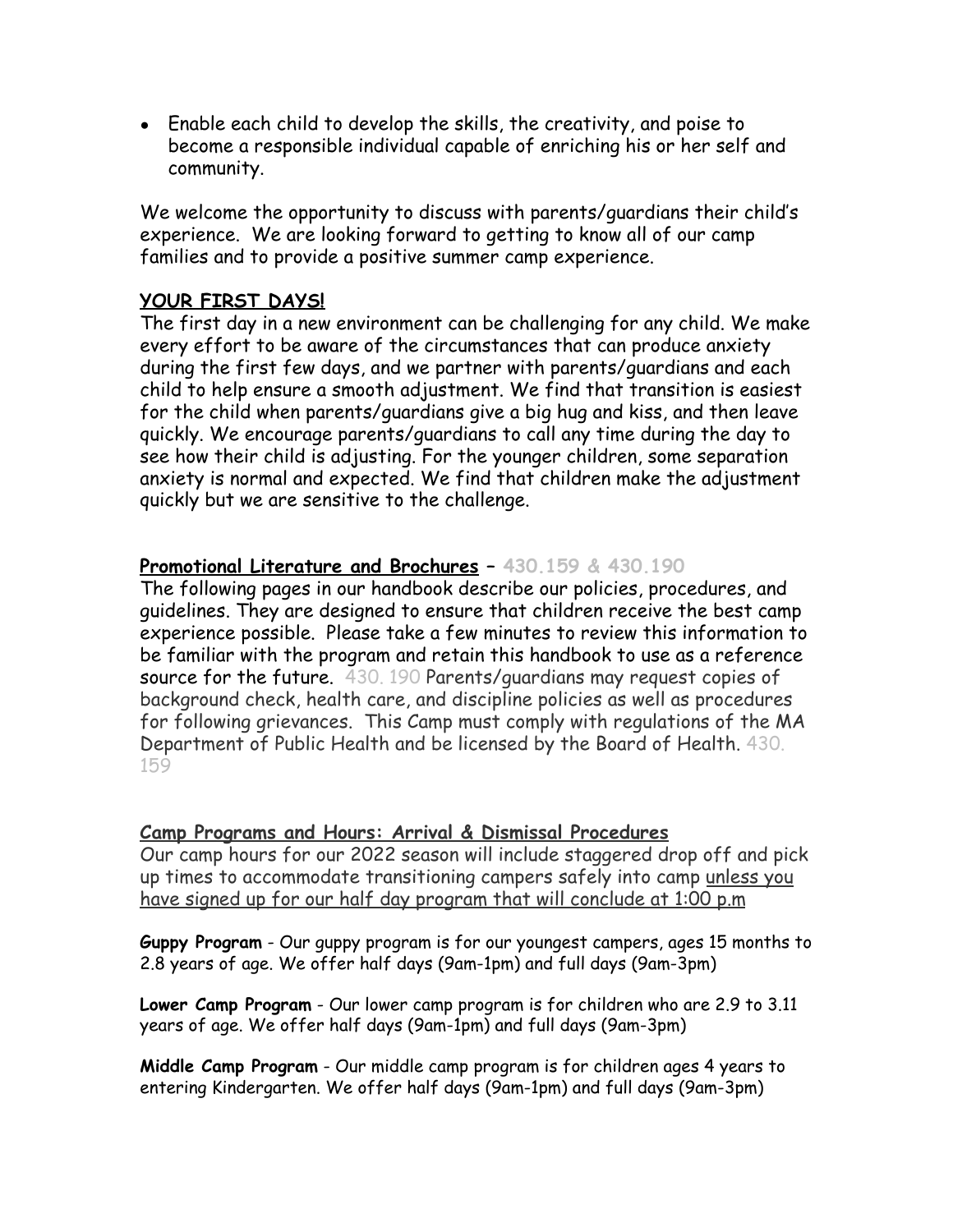**Upper Camp Program** - Our upper camp program is available for children entering 1st grade through entering 6th grade. This is a full day option only (9am-3pm)

**CIT (Counselor in Training - Youth Leadership Program)** - Our CIT Youth Leadership program promotes youth leadership skills for children entering 7th through 9th grades. Counselors in training assists in camp rooms and activities and learn useful self-help skills, organizational methods, and how to effectively communicate with campers and counselors of all ages. We offer half days (9am-1pm) and full days (9am-3pm)

#### **All students must be registered in order to participate Earlier Risers Program** - Morning Care starting at 8am until 9am

**After Care Program** - Afternoon Care starting at 3pm until 4pm

#### **Staggered Drop-Off & Pick-Up Times**

- Guppy Program  $8:40$  a.m. to  $9$  a.m.  $2:45$  p.m. to  $3$  p.m.
- Lower Campers  $8:40$  a.m. to  $9$  a.m.  $2:45$  p.m. to  $3$  p.m.
- Middle Campers 9 a.m. to  $9:20$  a.m.  $-3$  p.m. to  $3:15$  p.m.
- Upper Campers/ $CITs 9$  a.m. to 9:20 a.m.  $-3$  p.m. to 3:15 p.m.
- ●

**Campers will be dropped off at the main front door entrance to start the camp day. This will support and assist with a positive and smooth transition into the camp program. Please also see our articles that help support a positive and healthy transition to Camp.**

**\*NEW for 2022, for pick up (both half day and full day), parents/guardians will be asked to pick up their campers by coming into the camp building. Campers will be dismissed at Closing Circle and then with their parents/guardians go to their locker/cubby to collect and gather their belongings.**

\*If families have siblings and need similar drop off and pick up times, please contact the camp office.

#### **Child Release 430.190B**

Parents/guardians should feel secure and confident when staff members are aware of who may or who may not pick up their child. Parents/guardians complete our camper application authorizing specific individual permission to pick up their child, as well as emergency contact persons who may also pick up. Parents/guardians are responsible for maintaining accurate, complete, and current information.

Written authorization must be on file prior to the child's release. Telephone requests are not acceptable. Please inform those individuals listed on the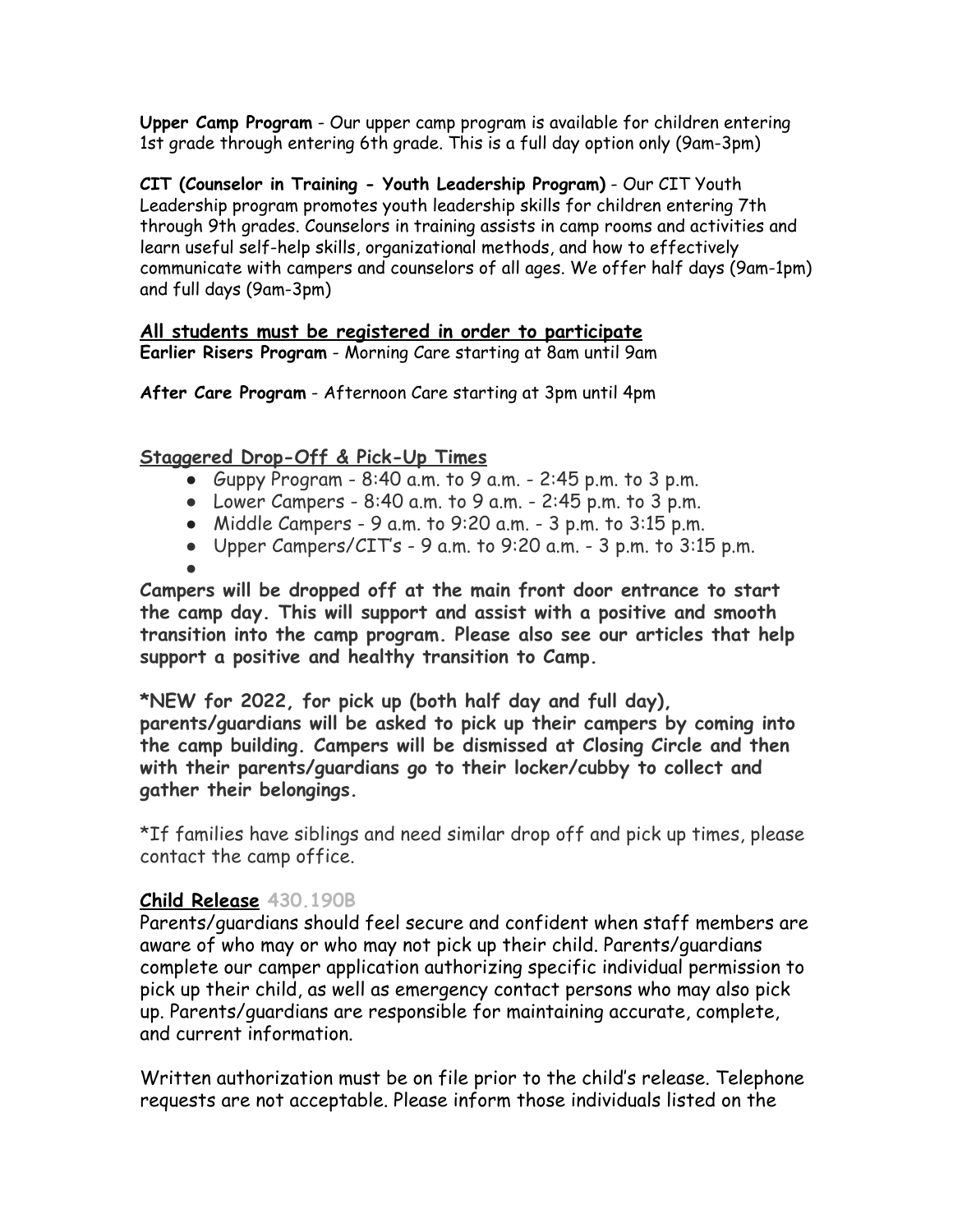camper application that they may be asked to verify their identity with photo identification for anyone who is not positively known to them. We will not release a child to anyone younger than 16 years of age.

# **Late Pickup**

We ask that parents/guardians make every effort to pick up their child on time. If a late pick up is unavoidable, please let us know as soon as possible.

If a child is not picked up after the normal closing time and parents/guardians have not notified us, we adhere to mandated guidelines as follows:

- Attempt to contact parents/guardians or person(s) authorized to pick up the child.
- If no contact has been made with parents/guardians or other authorized person, we determine whether and when the police or appropriate authorities should be contacted.
- If police or appropriate authorities are contacted and they place the child into protective custody, a note in a sealed envelope is posted on our front door advising parents/guardians that the child has been taken into protective custody and provides the contact person's phone number.
- We will make every effort to contact parents/guardians while keeping the child calm and comfortable.
- Late Pick Up Fees Policy if campers are picked up later than 4pm, more than three times there will be a \$5 per minute charge.

# **SAFETY AND SECURITY**

# **Security**

The primary mechanism for ensuring the security of our camp is strict adherence to established procedures for arrival and departure procedures. We ask that parents/guardians use our front door for arrival and departures, alert us when a new person is picking up their child, and be aware of strangers or strange cars in our parking lot.

# **Special Contingency Plans for Day Camps 430.191**

(A) Children who are registered and on the camp roll but fail to arrive for a given day's activities: Camp staff will inform the Camp Director, who will re-check the attendance, the child's application, and the voice mail for updated messages. The Camp Director will then call the child's parents/guardians.

(B) Children who fail to arrive at the point of pickup following a given day's activities: Camp staff will re-check attendance, check with the main office to determine if the child was picked up early or is absent, and then check the camp property in accordance with the Lost Camper Plan.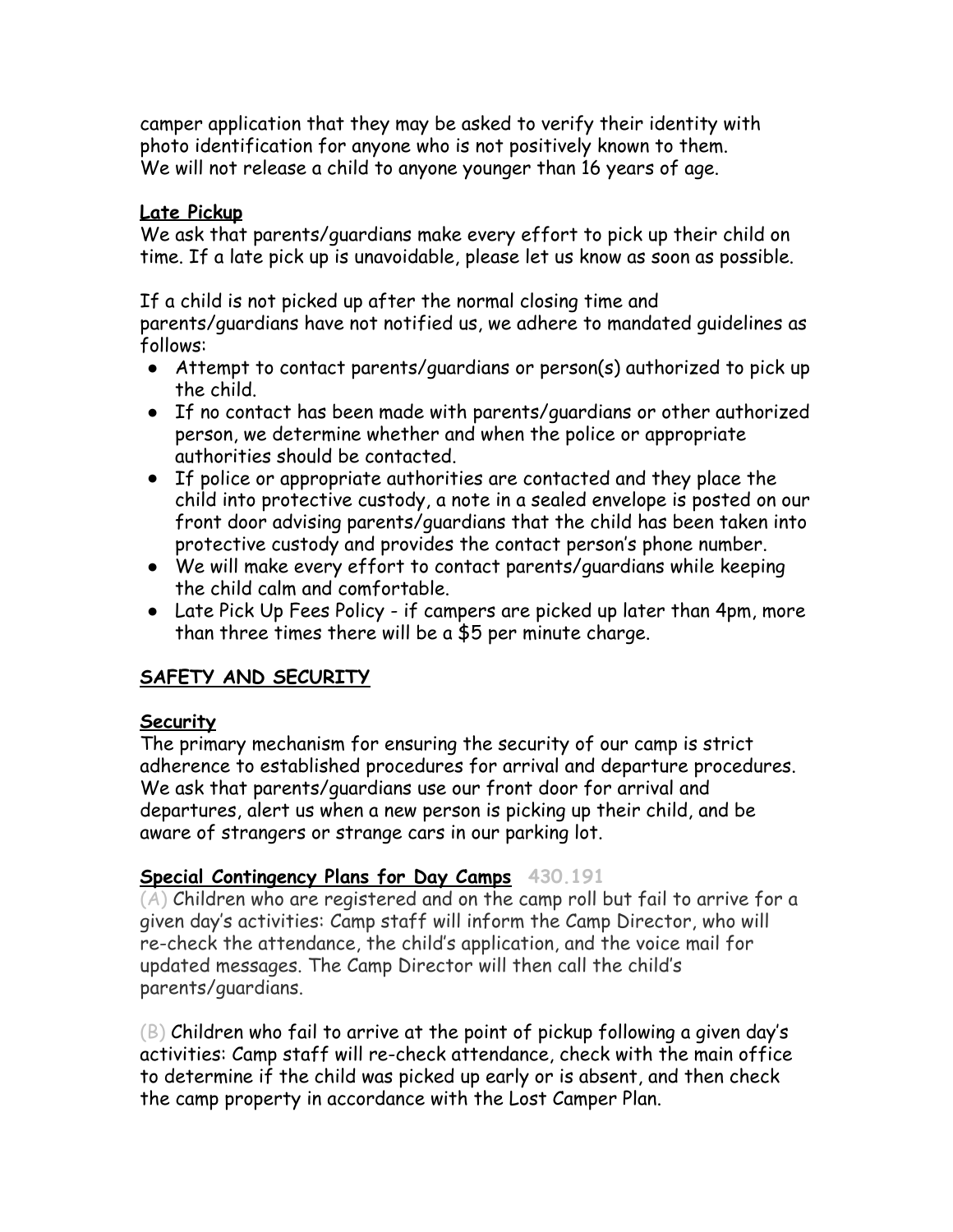(C) Children who appear at camp without having registered and without prior notification: Camp Director will inform the parent/guardian that the child is not registered and/or not scheduled for that day or session. If there is space in the program, parents/guardians may complete a camper application and submit all required medical forms. If space is not available, the parents/guardians will be asked to take the child home.

#### **Weapons**

Parents/guardians, guests, and campers are prohibited from possessing firearms or other weapons on camp property and at events sponsored by the camp. For persons authorized to carry concealed weapons, we respectfully request that any/all weapons be locked in the vehicle during the short period of time visiting our camp.

### **PARENT/GUARDIAN COMMUNICATION AND INVOLVEMENT**

#### **Communications**

The success of our camp is based on establishing a partnership between our families and our staff members. Open and frequent communication among us helps each child have a positive camp experience. We utilize many opportunities to communicate and keep parents/guardians informed about their child's experiences. We will send notifications via Remini App, e-mail information, post on our website as well as our facebook page that can be checked for updates.

#### **Remini**

- All camp families will receive an "Invitation" to Remini to join the app
- All families will check their child into camp; multiple QR codes will be available for scanning at the front of the camp main entrance.
- The camp will check your child out at the end of the day.

#### **Family Involvement and Support**

As in most independent schools and camps, tuition and fees do not cover operating expenses. Over the past years families have donated funds, our present building, equipment, expertise and time. There are numerous opportunities to support the school and camp by serving on committees, volunteering for projects, making donations of funds, materials, and supplies, and/or maintaining the camp and grounds. Please see our camp office for more information on how to become involved.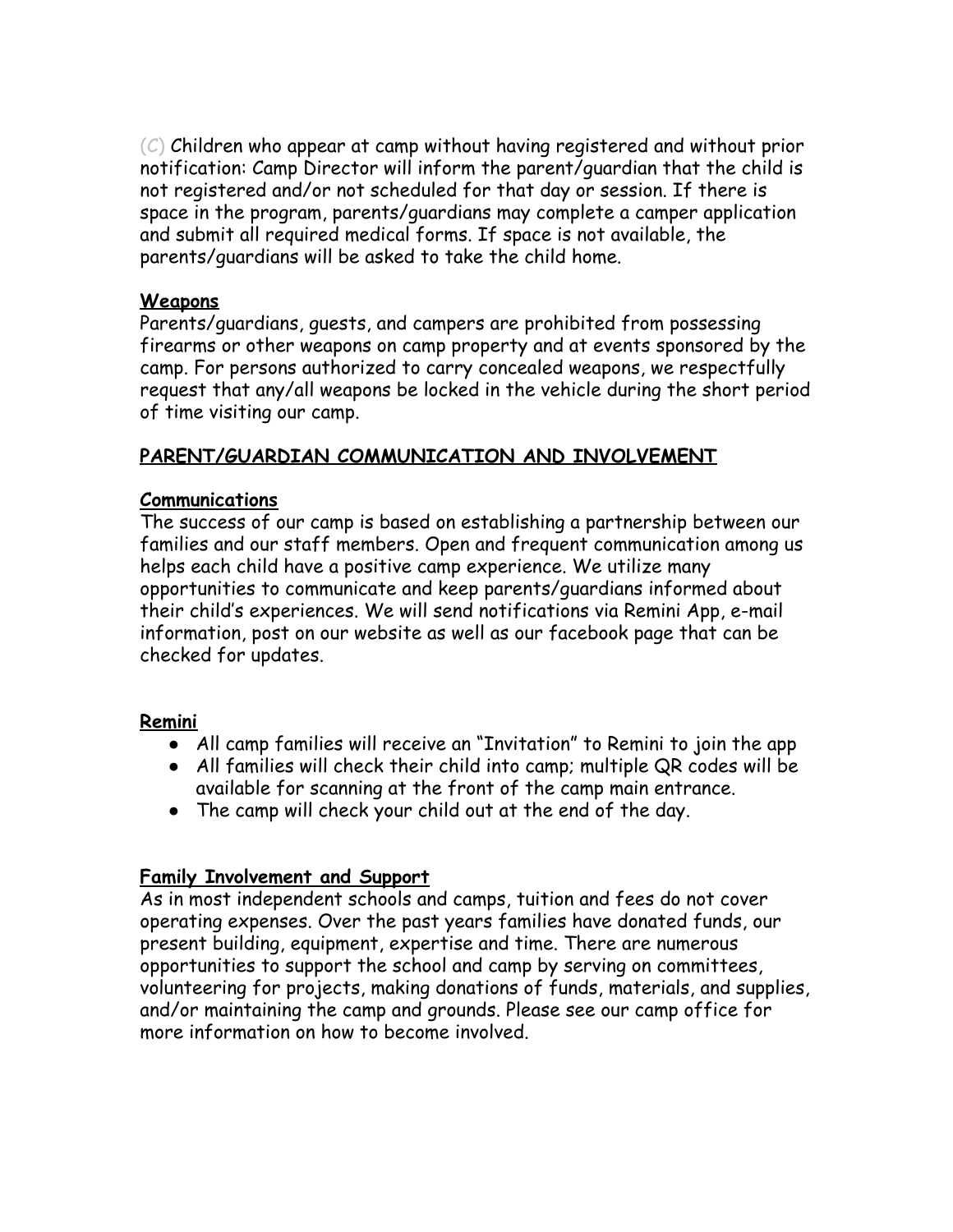# **Custody/Visitation**

During the enrollment process, please discuss any custody and visitation situations and include information about the other parent/guardian. We can not deny access rights for the other parent/guardian regardless of incomplete paperwork. In the case of divorce or custody issues, legal paperwork submitted as part of the child's file dictate child access rights for non-custodial parents/guardians.

# **HEALTH & SAFETY: MITIGATION STRATEGIES**

# *Prior to your child starting camp*

All campers must have a negative over the counter (OTC) COVID test 72 hours prior to your arrival at camp. This test can be any OTC test.

### *Traveling Abroad*

● If families choose to travel out of the country at any time of their duration at camp, campers must have a negative polymerase chain reaction (PCR) test result within 72 hours prior to their return to camp.

### *Hygiene & Handwashing:*

All campers must wash their hands and/or use hand sanitizing stations when:

- When arriving or departing camp
- Before and after mealtimes such as: snack/lunch
- After bathroom use
- After coughing or sneezing
- After contact with bodily fluids or surfaces that may be contaminated

# *Cleaning & Disinfecting Protocol*

- Disinfectant Product: The camp is utilizing Bioesque Botanical disinfectant solution product from the company Purifly.
- The liquid-based Bioesque Botanical Disinfectant Solution kills COVID-19 virus in just four minutes.
- Sanitizes soft services in just two minutes, eliminates 99.9% of all allergens on contact, is not abrasive, non-corrosive | no harmful chemicals
- EPA registered as a broad-spectrum disinfectant and safe for everyday use
- No unpleasant or overwhelming odors
- Active ingredient is botanically derived

#### **Cleaning Equipment:**

● To disinfect, we have spray bottles for classrooms as well as seven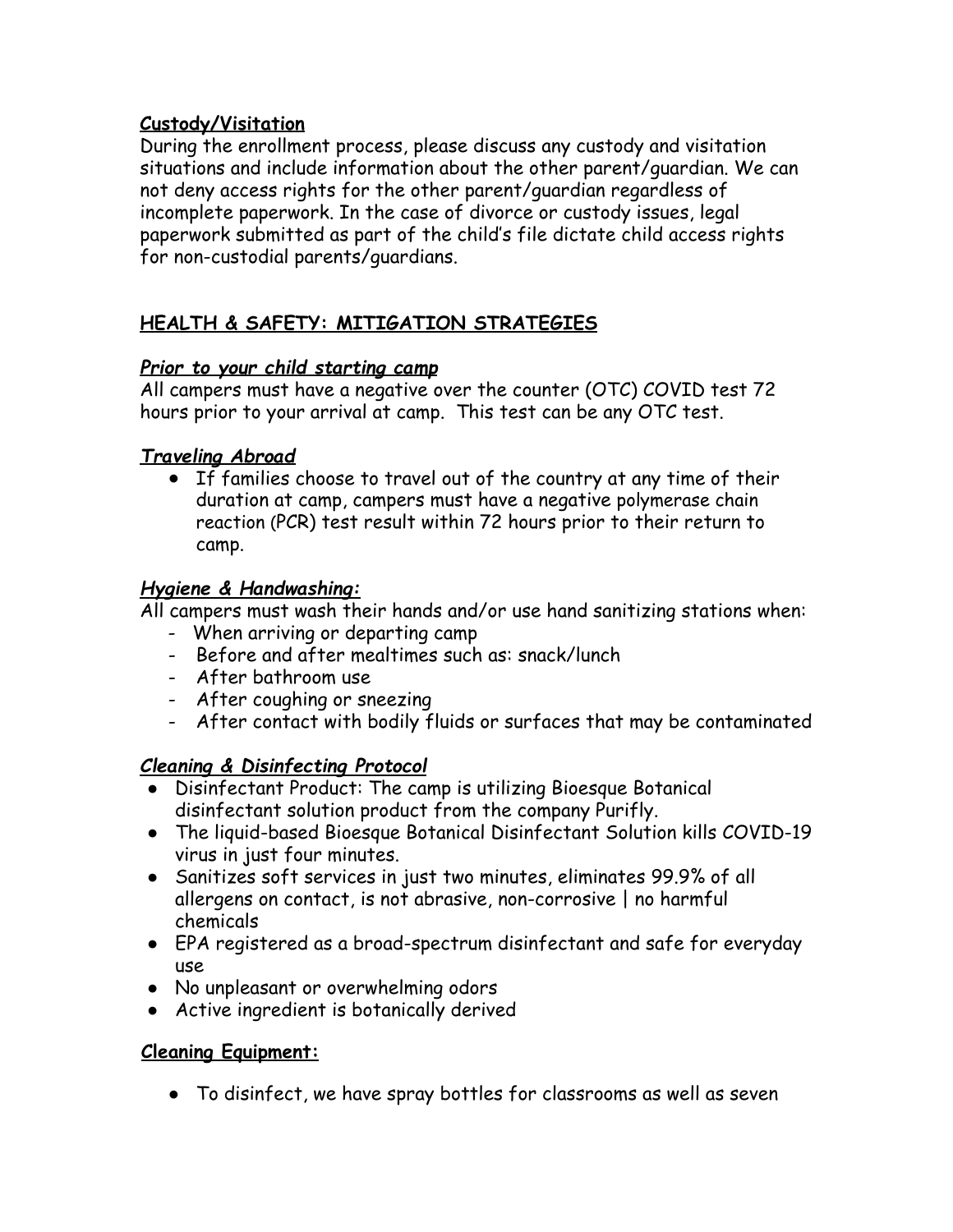Electrostatic sprayers for each section of camp, inside and outside.

● Electrostatic technology encompasses 360° of all surfaces ensuring illumination of any possible coronavirus contaminant. This application method is ideal for a school environment where children and employees handle and come in contact with numerous pieces of equipment, electronics and high touch surfaces.

# **Cleaning Protocol**

There are three cleaning "Zones" for our campus.

- *Zone 1 Low Traffic & Low Touchpoint Areas may include staff* break rooms, stockrooms, hallways; these areas are cleaned at the beginning of and ending of each day
- *Zone 2 High traffic, Intermittent touchpoint areas* Area may include: door handles, drop off/entry area, tables, counters and desktops, rest and nap areas, playgrounds - These areas are cleaned 4 -6 times daily as reasonably possible and necessary
- *Zone 3 High traffic, High Touchpoint Areas* Areas may include: Classrooms, computers, toys, activity centers, diaper changing stations, bathrooms, locker and cubby areas. These areas are cleaned after each separate child/group utilizes the area.

### **Cleaning Protocol for Illness**

If a COVID-19 positive Child or Faculty member has been in the program space we will conduct the following cleaning and disinfection protocol:

a. All areas visited by the student/faculty member will be closed off and disinfected. Also, the entire campus will be immediately disinfected with electrostatic sprayers focusing on frequently touched surfaces but a full disinfection will take place. Full school disinfection will take 15 minutes.

# **Medical Records**

We adhere to state licensing regulations regarding medical examination and immunization records for each child. Medical examination and immunization records must be provided upon enrollment and kept current. Every camper shall prior to attending a day camp, furnish to the camp:

- 1. A current medical history which lists allergies, required medications and any health conditions or impairments which may affect the individual's activities while attending the camp. The medical history shall be signed by a parent or guardian, or by a licensed health care provider.
- 2. A certificate of immunization. Written documentation of immunization shall be required for all campers and staff under 18 Years Old as follows:
	- 1. Measles, Mumps, and Rubella (MMR) Vaccine
	- 2. Hepatitis B Vaccine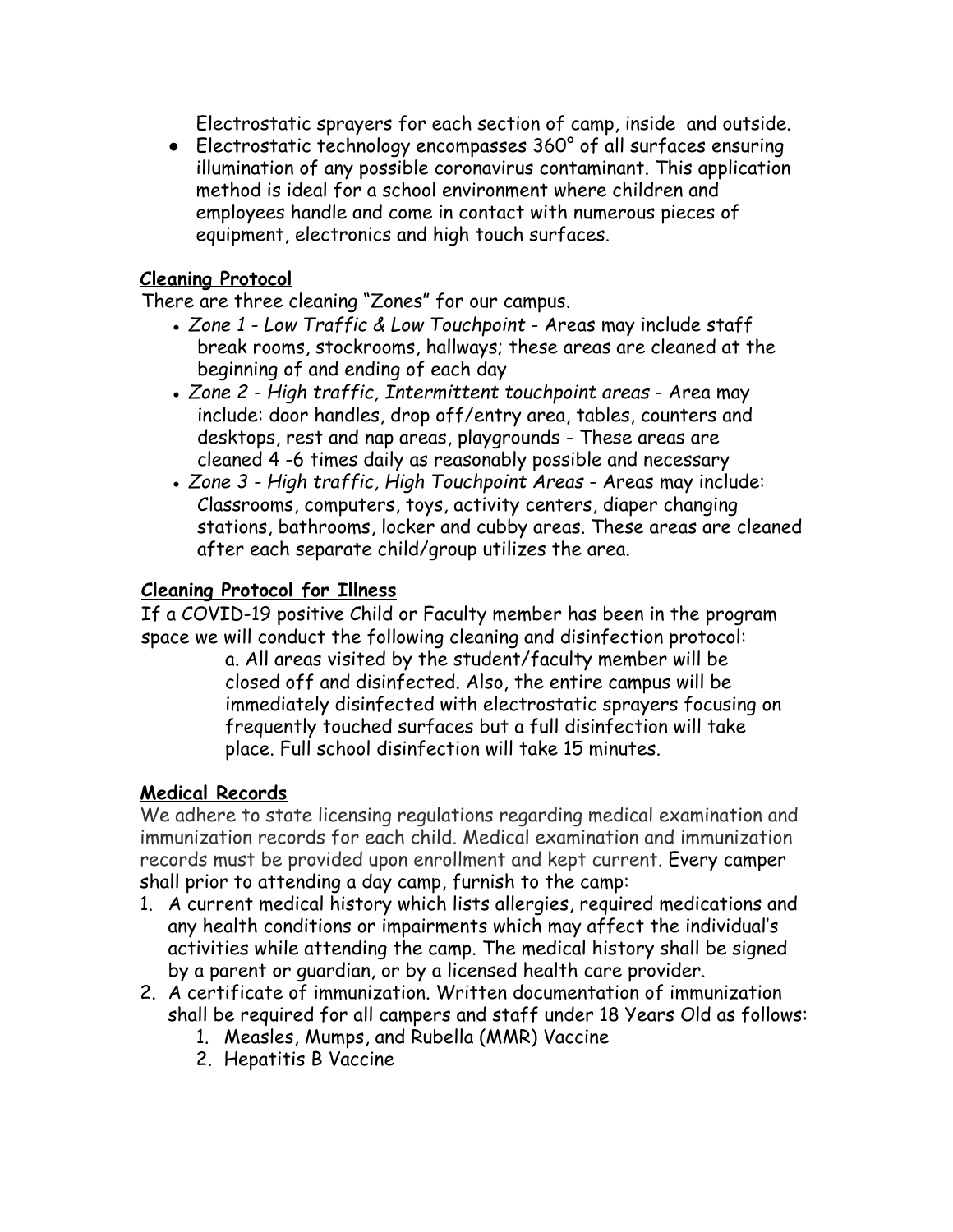## **Illness and Exclusion**

Children need to be in good health in order to get the most of their day, but occasionally children become ill during the day or may show signs or symptoms prior to arrival. In order to reduce the spread of illnesses, please do not send children to camp with any of the following conditions:

- A reportable condition that the local health department or physician determines to be contagious and has not had sufficient treatment to reduce the risk to others.
- An illness or symptom that prevents participation in routine daily program activities.
- An illness that results in more care than we can provide without compromising the health and safety of others.

### **Symptoms or Signs Requiring Exclusion**

# **ILLNESS AND EXCLUSION -** *Updated COVID - 19 Protocol*

*The following symptoms, if observed in a child or staff member are cause for immediate isolation and exclusion from school:*

- a. Fever (100 degrees and higher), feverish, chills
- b. Cough
- c. Sore throat
- d. Difficulty breathing
- e. Gastrointestinal distress (Nausea, vomiting, or diarrhea)
- f. New loss of taste or smell
- g. New muscle aches

The following symptoms, if observed in combinations with symptoms listed above are cause for immediate isolation and exclusion from camp:

- a. Fatigue
- b. Headache
- c. Runny nose or congestion
- d. Any other signs of illness

Responding to Illness:

- 1. If a child becomes symptomatic during the camp day:
	- a. Child will be brought to designated "Isolation Room"
	- b. Have the child wear a face mask if appropriate
	- c. Office will contact family or emergency contact for pick-up

2. If a staff or administration member becomes symptomatic during the camp day:

a. Adult will leave school premises, and another teacher in school will take over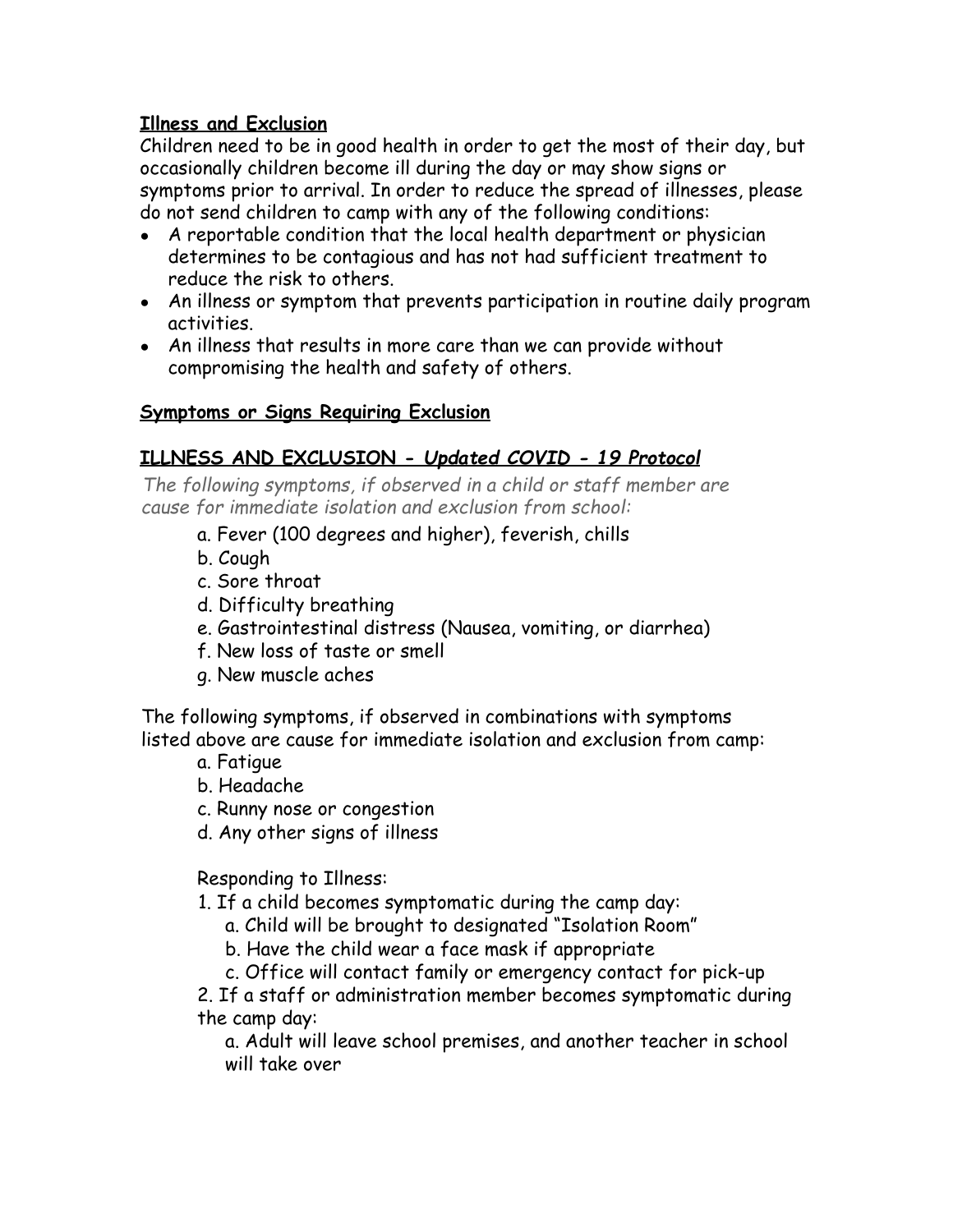Returning to Camp:

1. Returning to camp after exclusion and diagnosis, or isolation for a non-COVID-19 related illness means being 24 hours symptom free without the use of any medication. If the non-COVID 19 related illness is a reportable infectious disease other than COVID-19, we will consult with the local Board of Health or the State Health Department to establish a return to school.

#### **Scenario 1: If a camper or staff member tests positive for COVID-19:**

a. Dan Simson, Camp Director or Courtney Mills, Director of Operations and Admissions will notify families. Please keep in mind that we will maintain the anonymity of the individual but we will take every precaution to ensure the safety of our families.

b. The family or individual who tested positive will receive guidance from the camp office and Board of Health. Isolation for a positive COVID-19 test typically lasts a MINIMUM of 10 days and until any fever has resolved for 24 hours and other symptoms have improved after that timeframe.

c. The camp will report the case to the Massachusetts Department of Public Health for guidance and follow-up.

d. If for any reason a child or individual is in the school when a positive test is returned, it will be an immediate pick-up or departure from campus. Campers in the same group do not have to be picked up immediately but will be asked to test for five consecutive days. Emails of the OTC Test will be sent to Dan Simson at <u>[dan@laurel-school.org](mailto:dan@laurel-school.org)</u>. They will also be asked to mask for those five days

e. Additional contacts with that group or any contact with the camper or staff member, while the individual was infectious, may also need to test for five consecutive days. Emails of the OTC Test will be sent to Dan Simson at [dan@laurel-school.org](mailto:dan@laurel-school.org). They will also be asked to mask for those five days

f. Any additional household contacts and/or siblings (if the confirmed case is a child) will also need to be excluded for a quarantine period as determined by a public health authority.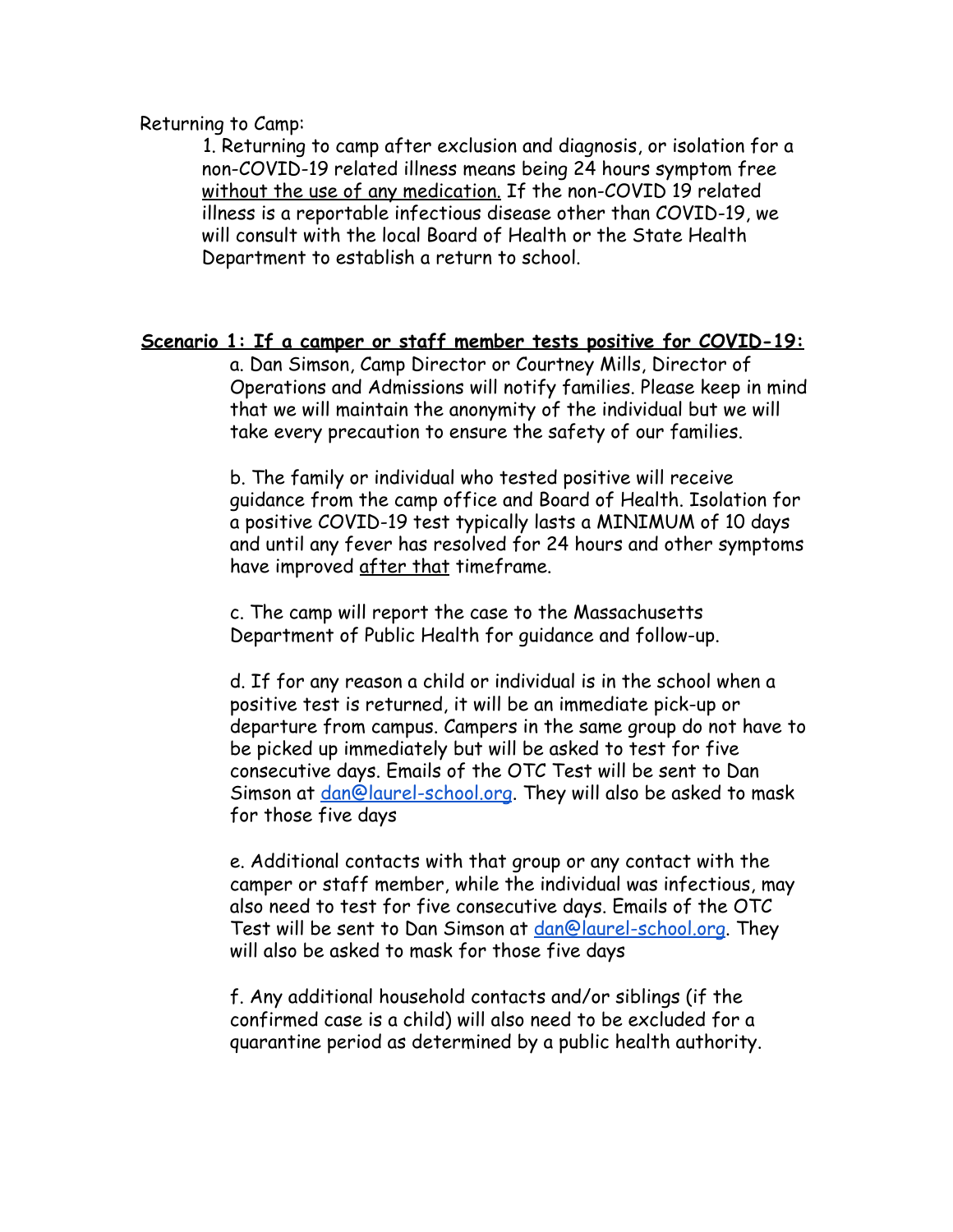#### **Scenario 2: A camper or staff member is identified as a contact of someone who is NOT in their household:**

a. The camp will report to the local Board of Health and will initiate a follow-up call from the Mass Department of Public Health.

b. Anyone identified as a confirmed close contact case will need to test for five consecutive days and send OTC negative test results to Dan Simson at [dan@laurel-school.org](mailto:dan@laurel-school.org) for that camper to return to camp. They will also be asked to mask for those five days

c. If a camper or staff member moves from contact to confirmed positive then guidelines from Scenario 1 will be followed.

d. The camp is not required to send a general notification when a student or Faculty member is named as a contact but the camp will follow- up with the Department of Public Health Epidemiologist and/or the Brewster Board of Health.

#### **Scenario 3: The camp had a previously reported positive case and now has additional confirmed COVID-19 cases in staff, camper or a camper's household member:**

a. The camp will report each case to the Brewster Board of Health, which alerts the Department of Public Health. The camp will work in conjunction with the Brewster Board of Health and the Department of Public Health Epidemiologist to determine if new cases are related to the first reported case or if the new cases are unrelated. If there is evidence of transmission within the camp, we will follow additional guidance and recommendations provided by the public health representative.

#### **Scenario 4: A camper or staff becomes symptomatic while in camp:**

a. A report will be filed to the local Board of Health as we do for any other possible infectious disease. We will not place a COVID-19 positive report unless and until the camper or staff member is identified as having confirmed contact with a COVID-19 positive individual or gets a positive test themselves.

## **Scenario 5: A household member of a camper or staff member is quareatining due to a Public Health notification regarding an exposure to a confirmed case of COVID-19:**

a. No reporting is required.

b. The camper or staff member in the program is only a contact of a contact and has not been exposed themselves, no action is taken at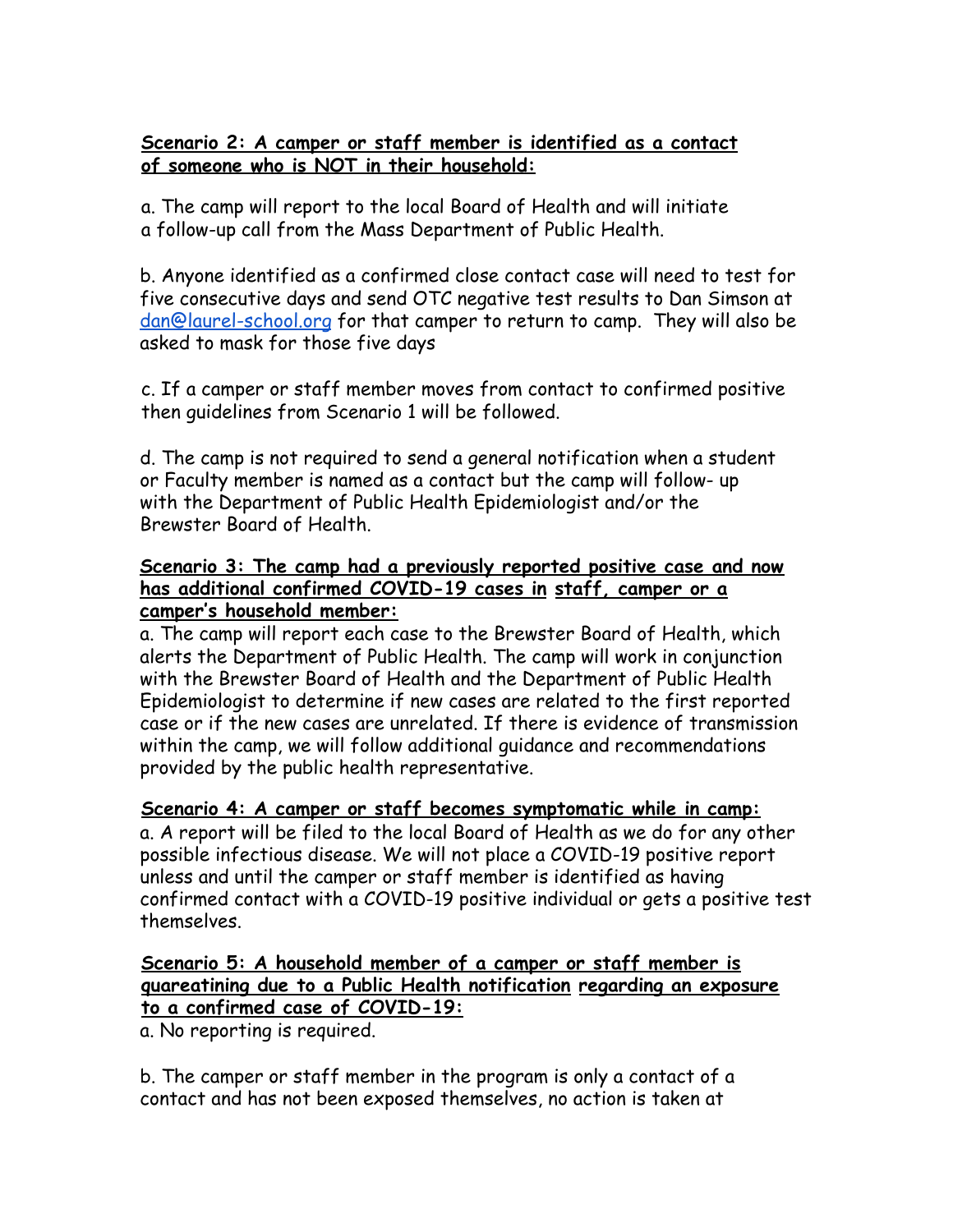this time.

c. The camper or staff member can still attend camp as long as the quareatining household member does not develop any symptoms or test positive.

#### **Scenario 6: A camper or staff member has a household member who is waiting for the results of a COVID-19 test:**

a. No reporting is required while a household member is waiting for a test result.

b. If the household member is not symptomatic, the student or faculty member may attend camp. If the household member tests positive, please see Scenario 2.

If a child becomes ill while at camp, we will notify parents/guardians immediately. Children may not return to camp until the symptoms or signs are treated or the child is symptom free for 24 hours **without the use of any medication**. The following symptoms or signs of illness may prohibit a child from participating in our program:

Blood in stools, Diarrhea, Eye Drainage, Fever, Infestation, Mouth sores Persistent abdominal pain, Rash, Respiratory distress, Runny nose (not due to allergies),Unusual color of skin, eyes, stool or urine, Unexplained irritability, lethargy, and/or persistent crying or vomiting.

# **Mask Policy**

- Our current policy reflects a mask optional status for all campers and staff member
- If you choose to have your child continue to wear a mask at school, please make the camp aware and you will be supported.
- Mask requirements and/or recommendations may be reinstated camp-wide or on a class-by-class basis as dictated by certain health criteria, including but not limited to:

A. The release of new guidelines from the CDC, taking into account county-by-county transmission ratings; and

B. In-Camp COVID exposure and known in-class transmission.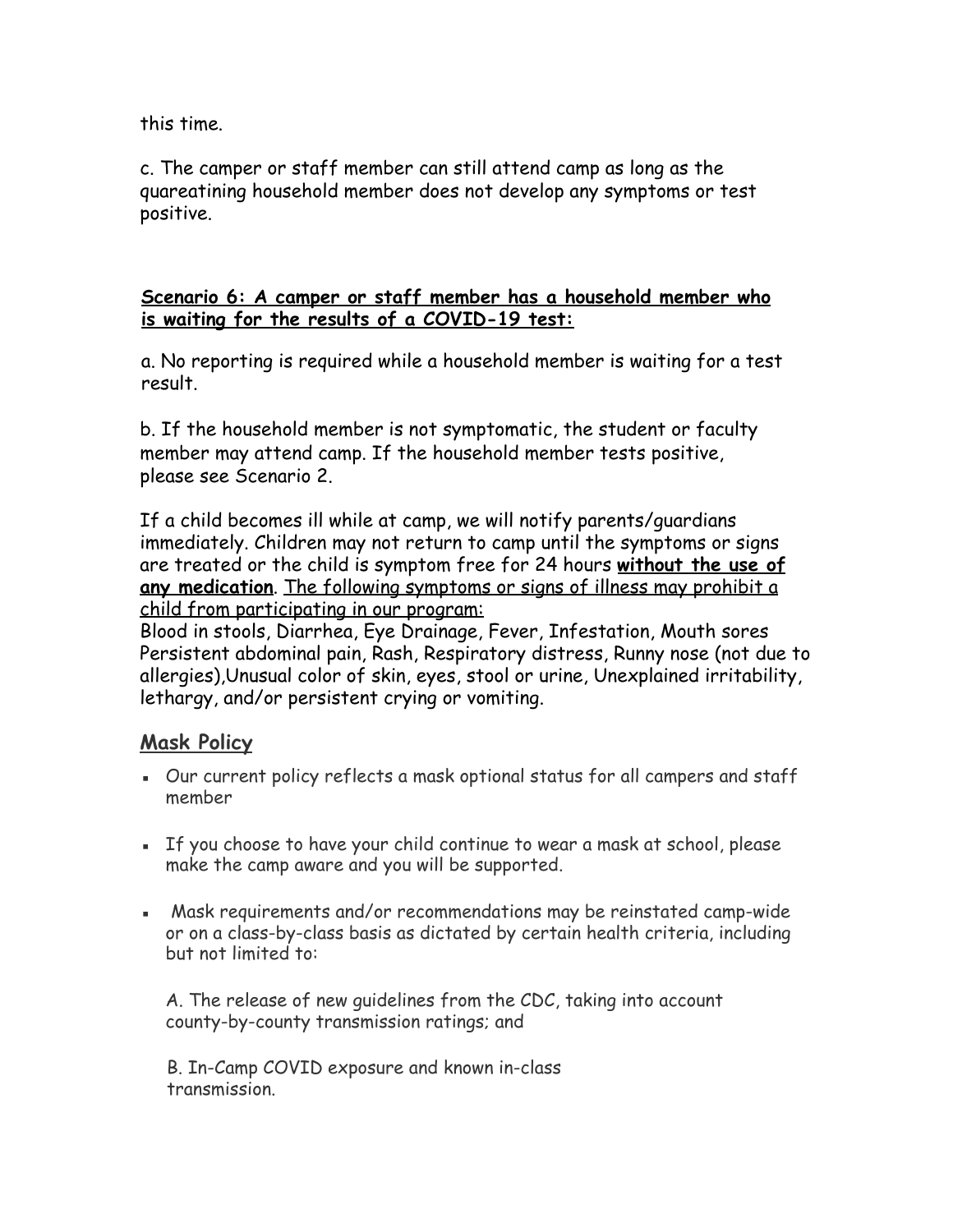C. For five days when returning to school after isolation because of testing

D. Positive for COVID or after a five-day quarantine because of a close contact

### **Communicable Disease Reporting**

In the event that a child or staff member becomes ill at camp and we suspect a highly contagious disease, the child and/or the staff member is isolated from others. In the case of a child, we notify the parent/guardian and require them to seek medical attention.

When a contagious disease is confirmed, the local health department and the Massachusetts Department of Public Health are immediately notified by telephone. The local health department directs our notification process and may act as a resource for information regarding transmission of disease, procedures to take to reduce the spread, symptoms, complications, and the length of isolation.

#### **Severe Allergies**

Children with severe allergies such as allergies to bee stings, nuts, milk, and other items may be at risk of a serious allergic reaction in a camp setting due to contact with or ingestion of the allergen.

If a child has a severe allergy, prior to their child's first day of attendance, parents/guardians are responsible for explaining the nature of their child's allergy, including:

- Events/substances that may trigger an allergic reaction.
- With respect to food allergies: limitations on the child's food consumption.
- Symptoms of the allergic reaction.
- When and how to administer treatment for an allergic reaction.

# **Medication – 430.160**

Medication will be administered in accordance with state licensing regulations and camp policy. Medication prescribed for campers shall be kept in original containers bearing the pharmacy label, which shows the date of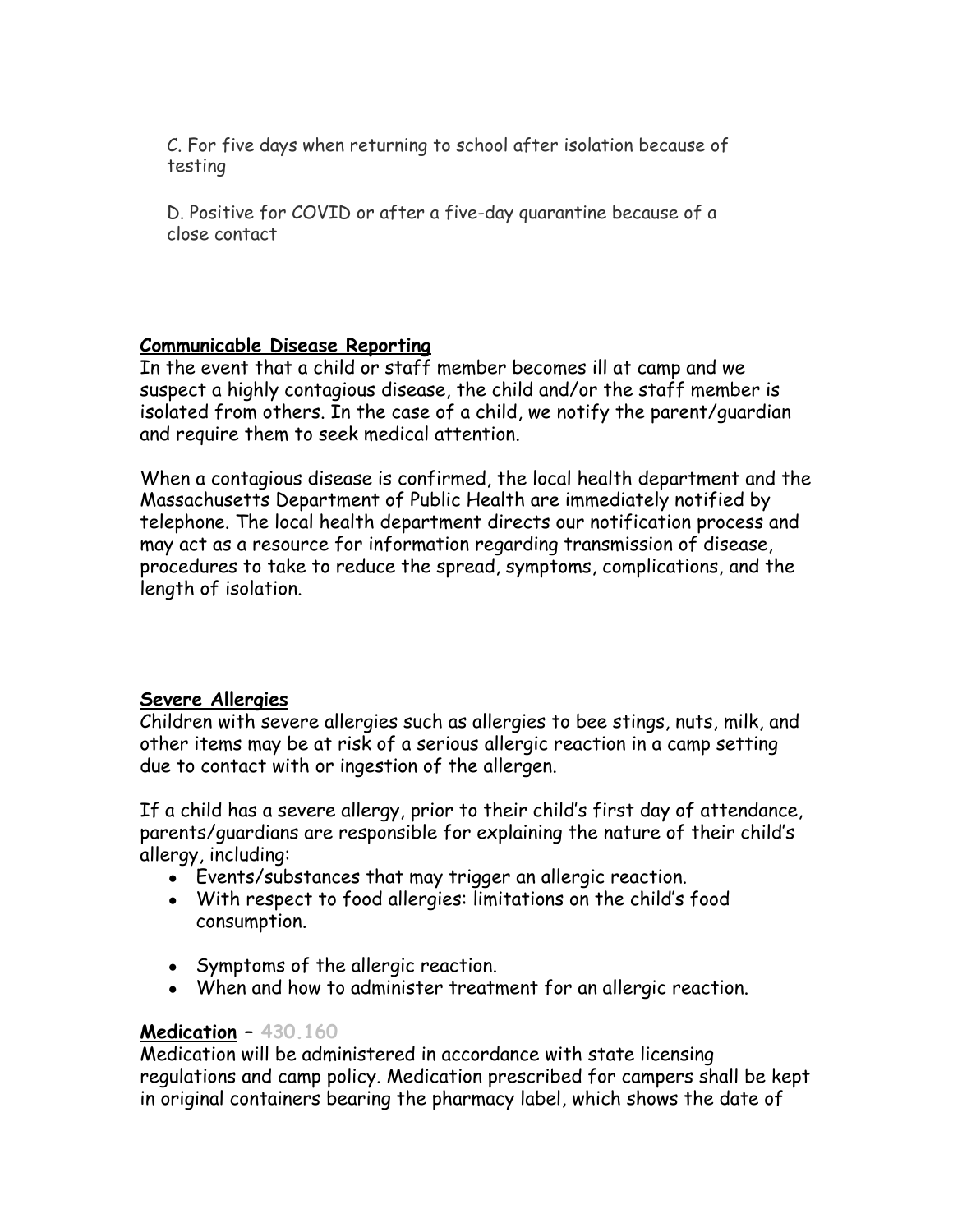filling, the pharmacy name and address, the filling pharmacist's initials, the serial number of the prescription, the name of the patient, the name of the prescribing practitioner, the name of the prescribed medication, directions for use and cautionary statements, if any, continued in such prescription or required by law, and if tablets or capsules, the number in the container. All over the counter medications for campers shall be kept in the original containers containing the original label, which include directions for use.

## **Parent/Guardian Responsibilities for Medication**

Parents/guardians are encouraged to dispense medication prior to arriving or after leaving camp and to request from the physician or pharmacy for prescriptions with 12-hour dosages.

Parents/guardians accurately complete a Medication Administration Authorization Form or such other forms as required by the applicable state licensing authority, to authorize the dispensing of prescription, topical, and non-prescription medication, indicating the number of days and frequency the child is to receive the medication.

Bring medication in a clear bag, labeled boldly with the child's name, **but do not store medication in lunch bags, backpacks, or any other personal belongings.** Take unused medications at the end of the day or on the child's last day of camp. Parents/guardians may come to camp and administer medication or submit a separate written authorization for emergency contact people listed on the enrollment form to administer medication.

# **Authorizations for Medications**

Prescription Medication

- For all medications, Parents/guardians must complete a Medical Administration Authorization Form
- For all prescription medication, physician's approval is required. Non-Prescription Medication
- For any child under 3 years of age, physician's approval is required for all non-prescription medications. Obtain a dated and signed note by the child's physician approved for six months duration listing all over-the-counter medications that can be administered with specific instructions for each listed medication.
- For any child over 3 years of age, provide written authorization for staff members to administer non-prescription medication in accordance with written instructions that correspond to the manufacturer's directions on the label.

Topical, Non-Prescription Medication

● Physician's approval is not necessary for topical non-prescription medications (example: sunscreen and insect repellent).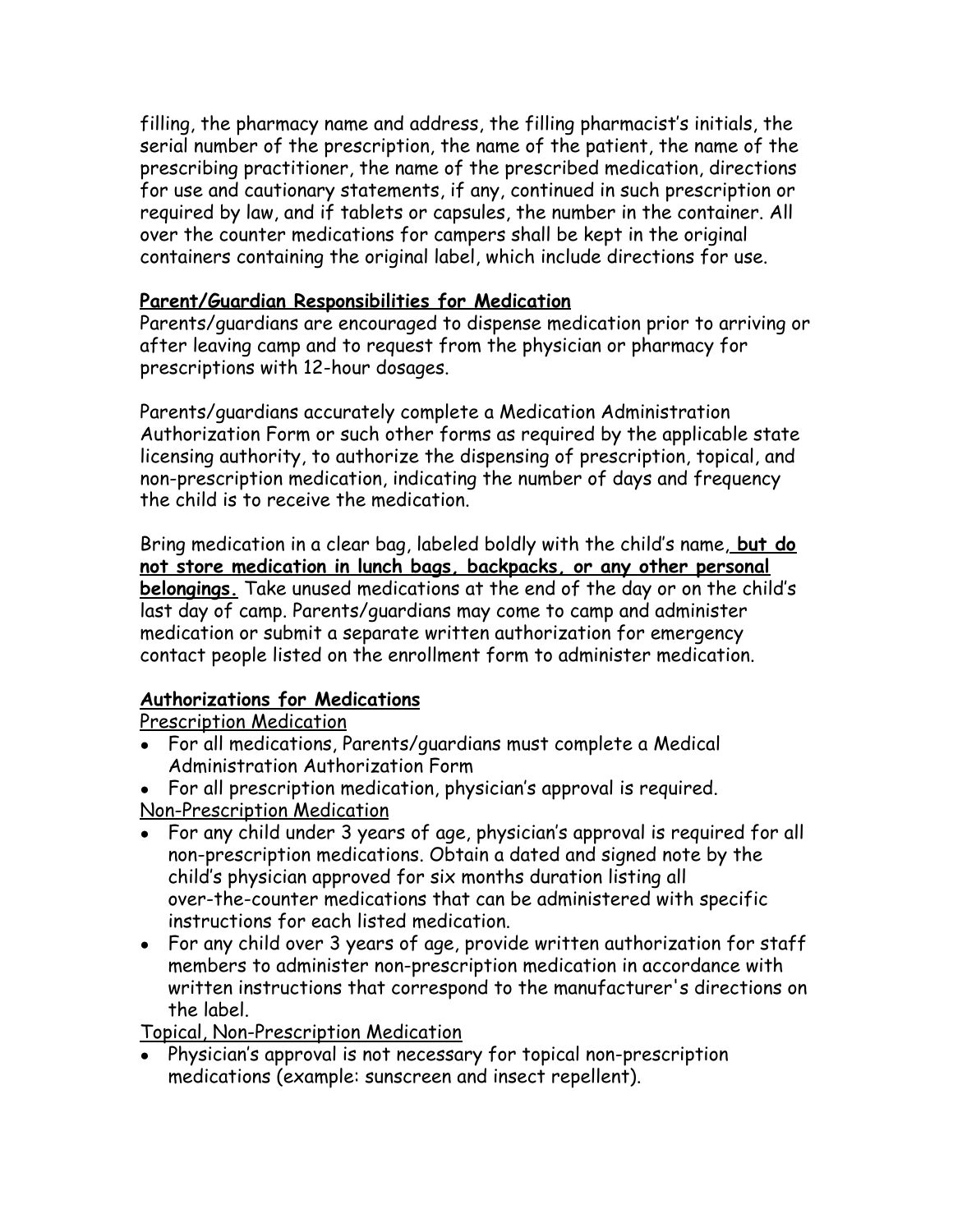# **Medical Personnel** – **105 CMR 430.159 (A), (A)(6), 430.160 (C)(E)(G)(H)**

Our Health Care Consultant is a designated Massachusetts licensed physician, nurse practitioner or physician assistant with pediatric training as the camp's health care consultant. The consultant shall:

- Review and approve the policy initially and at least annually thereafter;
- Approve any changes in the policy;
- Review and approve the first aid training of staff;
- Be available for consultation at all times; and
- Develop and sign written orders to be followed by the on-site camp health supervisor in the administration of his/her health related duties.

#### **Daily Routine includes:**

Daily health supervision, infection control, handling of health emergencies and accidents, available ambulance services, provision for medical, nursing and first aid services.

#### **Healthcare Consultant:**

**Cynthia Vella, NP, #1285804567**

#### **Medical Requirements Staff**

Each full time staff member shall receive a copy of our Health Care policy and shall be trained in the program's infection control procedures and implementation of the policy during staff orientation.

#### **Storage and Administration of Medication**

- Medication prescribed for campers shall be kept in original containers bearing the pharmacy label, which shows the date of filling, the pharmacy name and address, the filling pharmacist's initials, the serial number of the prescription, the name of the patient, the name of the prescribing practitioner, the name of the prescribed medication, directions for use and cautionary statements, if any, contained in such prescription or required by law, and if tablets or capsules, the number in the container. All over the counter medications for campers shall be kept in the original containers containing the original label, which shall include the directions for use.
- All medication prescribed for campers are kept in a locked storage cabinet used exclusively for medication, which is kept locked except when opened to obtain medication. The cabinet shall be substantially constructed and anchored securely to a solid surface. Medications requiring refrigeration shall be stored at temperatures of 38° to 42°F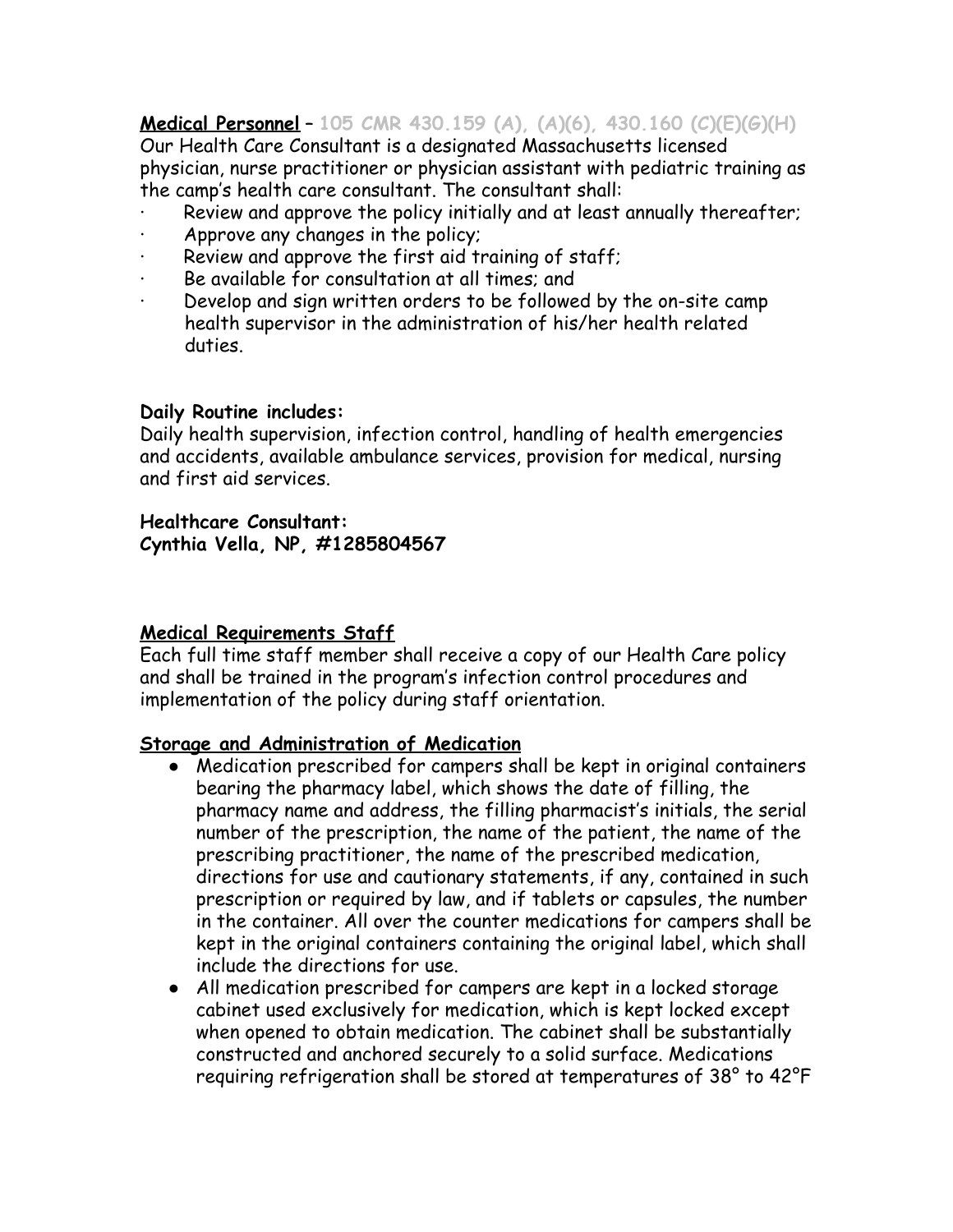in a locked box, used exclusively for medications, and physically affixed to the refrigerator.

● Medication shall only be administered by the health supervisor or by a licensed healthcare professional authorized to administer prescription medications. If the health supervisor is not a licensed health care professional authorized to administer prescription medications, the administration of medications shall be under the professional oversight of the health care consultant. The health care consultant shall acknowledge in writing a list of all medications administered at the camp. Medication prescribed for campers brought from home shall only be administered if it is from the original container, and there is written permission from the parent/guardian.

All medications will be returned to a parent or guardian whenever possible. If the medication cannot be returned, it shall be destroyed as follows: (1) Destruction of prescription medication shall be accomplished by the health care consultant, witnessed by a second person and recorded in a log maintained by the camp for this purpose. Said log shall include the name of the camper, the name of the medication, the quantity of the medication destroyed, and the date and method of destruction. The health care consultant and the witness shall sign each entry in the medication destruction log. (2) The medication log shall be maintained for at least three years following the date of the last entry.

# **Rest**

- Lower Campers have a mandated rest period during the afternoon and rest on mats. Please supply a clean blanket, sheet, and pillow.
- Due to disinfecting and cleaning protocol, we will ask that all rest belongings return home every day.
- Since our storage space is limited, please consider a small size blanket, pillow, and sheet (small enough so that all belongings fit in a standard size pillow case).
- Older Four- and five-year-olds may spend time doing quiet activities such as: puzzles, books, or listening to music. Older children may rest during the day, if needed, and we will provide a mat in a convenient and quiet area.

# **Snack and Lunch**

● All groups have a scheduled time for snack and lunch break. We ask that snacks and lunches are balanced and nutritious.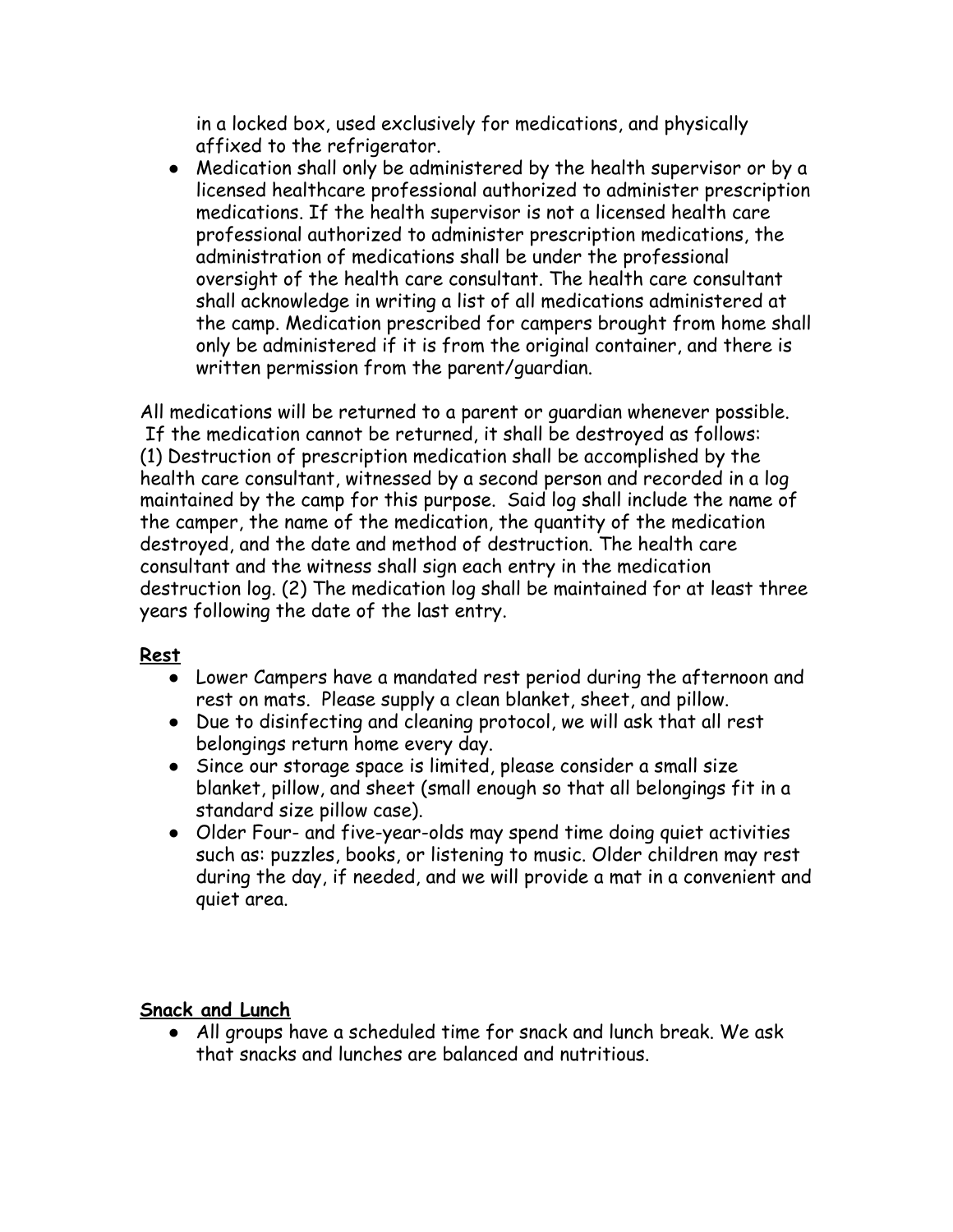- Good choices could include the following: cheese, fruit, vegetables, and cereals, soups, yogurt, pasta and high protein sandwiches, such as tuna, egg salad, meat and/or cheese.
- **WE ARE PEANUT AWARE!** *Please do not pack peanuts or peanut products.*
- Please send lunches and snacks with a cold pack or heated items in a thermos. We do not have the ability to heat or keep food cool.
- Please do not pack soda or glass containers.

# **Outdoor Play**

Our daily schedule includes many outdoor periods. Children who are well enough to attend our program must be well enough to participate in all activities, including outdoor play. Each child needs adequate outdoor clothing and footwear for all weather conditions.

# **Birthdays and Special Celebrations**

Birthdays and celebrations are important cultural events. Families are welcome to bring in something to celebrate if they wish. Although we like treats, we are mindful that many campers have food allergies and/or restrictive diets. Please check with us to determine what food items or non food activities may be appropriate at camp. In the spirit of inclusion, we ask that parents/guardians do not distribute outside party invitations at camp. We do not distribute class list information.

# **Child Guidance/Discipline Policy – 430.191**

We believe that quidance and discipline steps should bring a new awareness and a method to change negative behavior. Our goals are for each child to be aware of his/her potential to display outstanding character and an ability to develop a sound mind and body. A child's camp experience should give him/her a sense of pride in achievement and self-dignity. Our steps to guide and discipline include the following:

Discipline and guidance shall be consistent and based upon an understanding of the individual needs and development of a child. The operator shall direct discipline to the goal of maximizing the growth and development of the children and for protecting the group and individuals within it.

- 1. Corporal punishment, including spanking, is prohibited;
- 2. No camper shall be subjected to cruel or unusual punishment, humiliation, or verbal abuse;
- 3. No camper shall be denied food or shelter as a form of punishment;
- 4. No child shall be punished for soiling, wetting, or not using the toilet.

In addition,

● Staff members are expected to reinforce positive behavior consistently.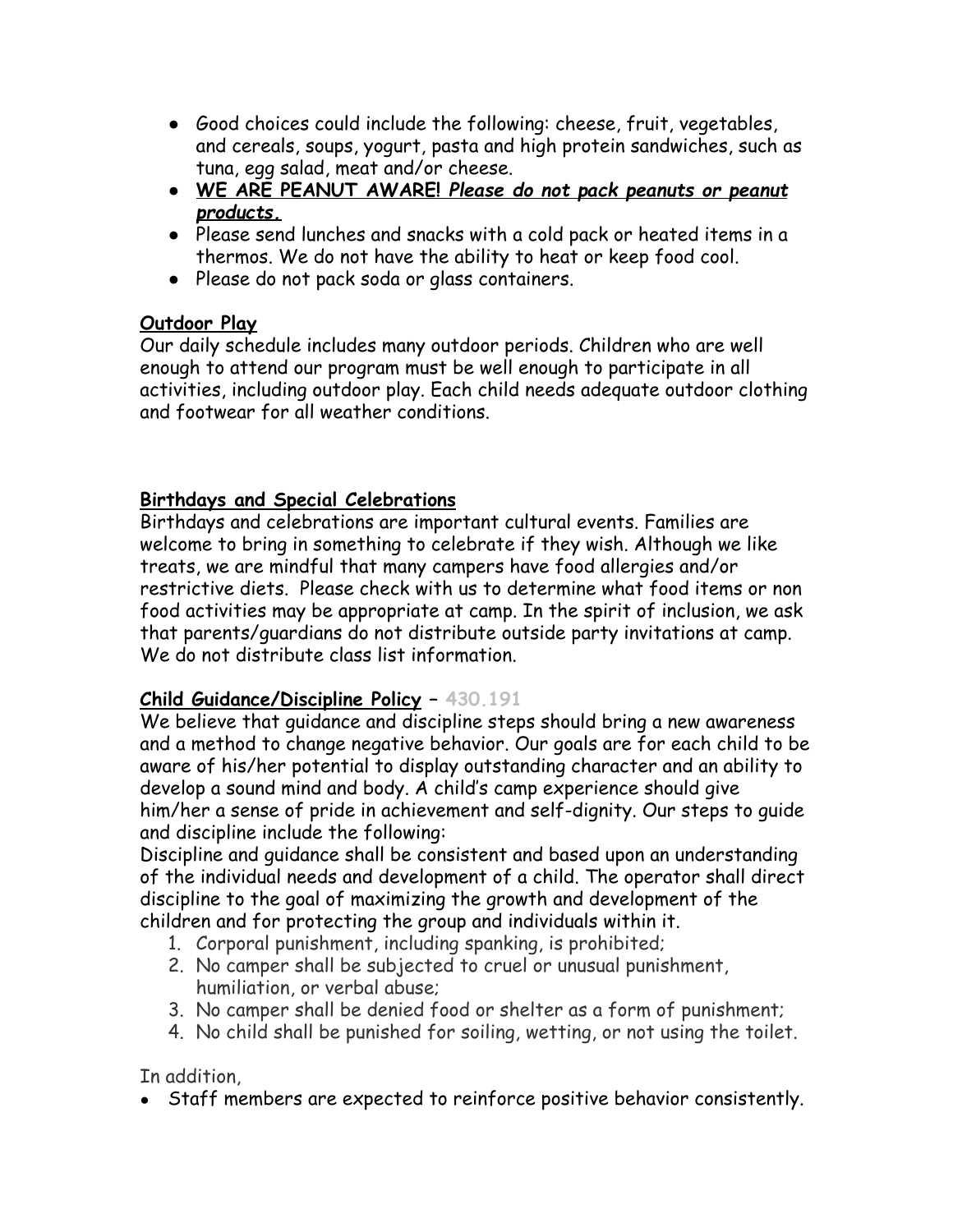- The word "no" will be avoided and what to "do" as optional behavior will be made clear. Examples include: "You may leave the circle..." Older campers may be given a choice to remove themselves from the group until they feel they are able to behave appropriately.
- A child may, on occasion, be quided gently and firmly away from an undesirable activity to a desirable one.

If a child is not responding to corrections or suggestions, if the child physically or verbally assaults another child, or the child is unable to maintain self control, the child will be given the opportunity to calm down, regain composure away from the group and/or meet with the Camp Director.

The Camp Director meets with the child and counselor to determine appropriate next steps. Usually, the child and/or children, counselor, and Camp Director resolves the issue. If the issue can not be resolved, the family and/or families will be contacted.

### **Character Building by Practice and Modeling Seminars**

Our staff follows a positive anti-bullying approach.

- Promotes an educational framework for modeling and teaching basic values
- Incorporates the subjects of trust, respect, responsibility, fairness, kindness, and citizenship.
- Focuses on positive interactions.
- Develops written and verbal critical thinking skills; working in cooperative groups; and developing conflict resolution skills.
- Teaches tolerance and acceptance; and,
- Practice common courtesy.

We promote a culture of kindness and tolerance and immediately address any incidents of bullying and/or harassment.

# **Minor Incident Procedure**

Incidents, which will result in a meeting with the Camp Director, and possibly a parent conference, include but are not limited to:

- Throwing rocks, sticks or other objects that could endanger another child.
- Hitting, scratching, kicking, pushing, shoving, and biting another child.
- Continuous disregard for playground or group rules.
- Continuous inappropriate language.
- Continuous abusive or disruptive behavior.

The counselor documents the incident in writing describing the behavior or action of the child and/or children and the resolution. A copy of the report is sent home with the parent and a copy given to the Camp Director and a copy placed in the child record.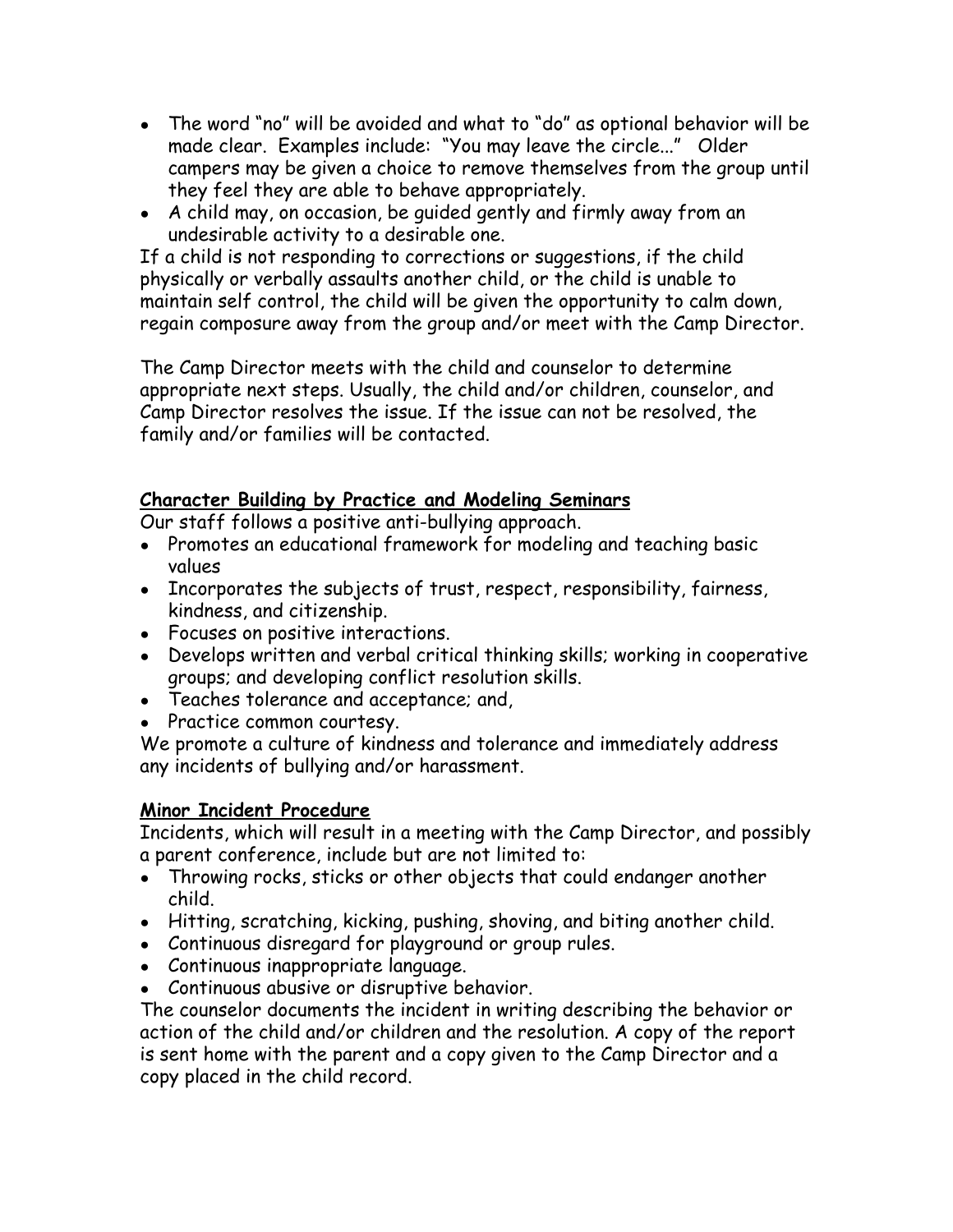If the situation continues, parents/guardians are asked to meet with the Camp Director and counselor. If the behaviors continue after the above steps, s/he may be excused from the program for a day or longer, especially in cases where the safety of the child or other children can not be assured.

# **No-Tolerance Policy for Upper Campers**

Violations which will result in suspension and/or parent/guardian conferences:

- Frequent dishonesty.
- Bullying, harassing, making fun of, humiliating or embarrassing another child.
- Deliberate and continuous verbal or physical assault on another child.

Violations which will result in immediate suspension or dismissal include, but are not limited to:

- Possession, distributing or selling any illegal substances or alcohol on camp grounds or at a camp sponsored event.
- Behavior that is dangerous or intentionally abusive to another camper or staff member.
- Serious threats.
- Possession of any type of weapon on camp grounds including pocket knives.
- Intentional vandalism of camp property or another person's possessions.

# **Suspension and Dismissal**

In these cases, the following procedures will be followed:

- Camper meets with the Camp Director.
- Parents/quardians are called and asked to meet with the Camp Director immediately.
- Written documentation describing observations and incidents are reviewed with parents/guardians at their request and filed in the child's records.
- Parents/quardians will be provided with information and referral for other services if necessary.
- Camper will meet with the Camp Director before returning to camp.
- No tuition refunds are granted for suspension time or dismissal.

# **Camper Apparel**

Campers are to **come to camp** dressed in their bathing suits each day. We ask that parents/guardians put sunscreen on their child in the morning, as well as send sunscreen for the counselors to apply later in the day. We encourage campers to be comfortable at camp yet we require our campers to wear appropriate attire at all times. Our guidelines include:

● T-Shirts with appropriate words, symbols or pictures.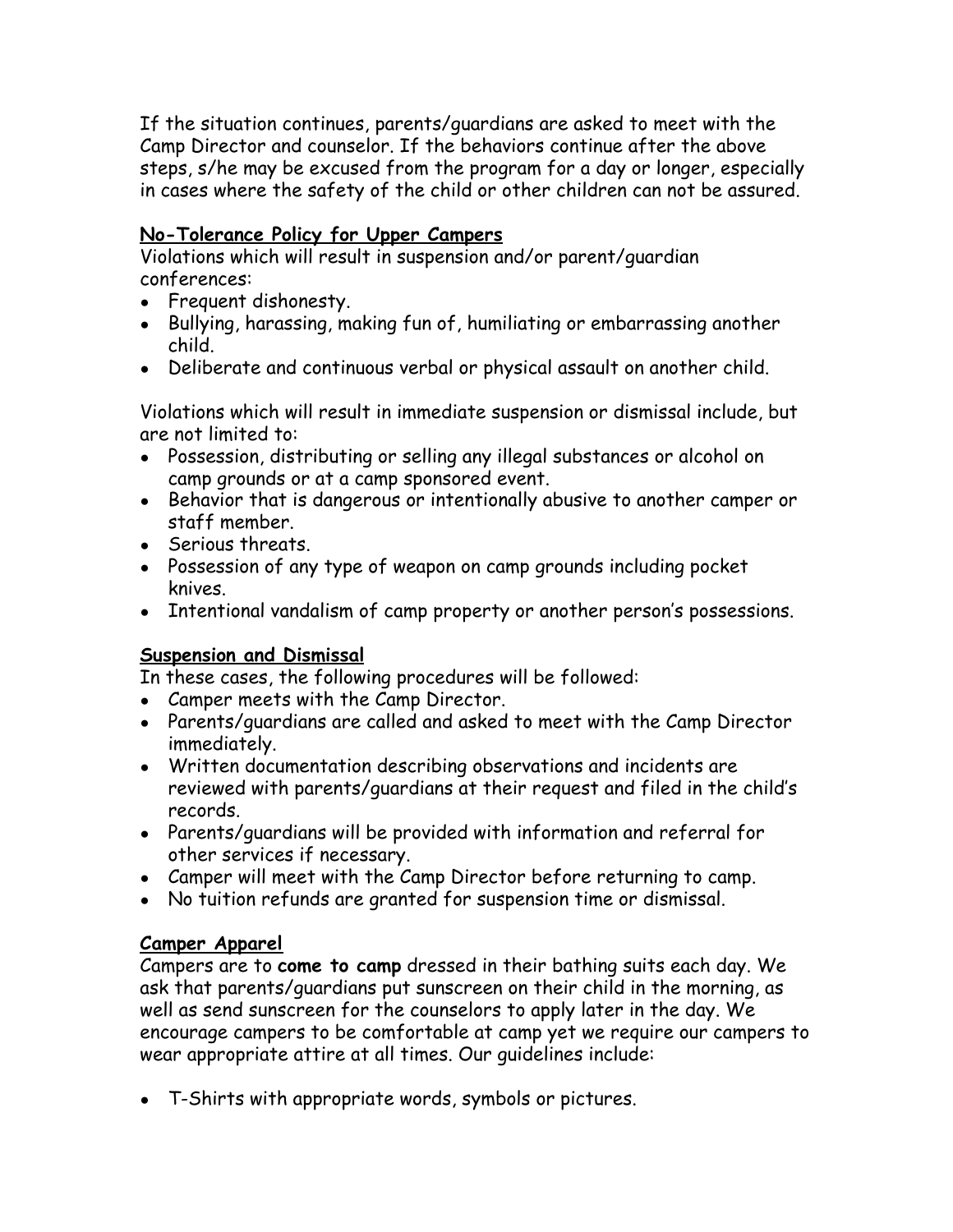- Sneakers or other soft soled shoes.
- Sandals sport or leather with low heels/ rubber soles and heel straps.
- Please dress children according to the weather. Most days campers are outdoors and expected to participate.
- Please mark ALL clothing and other personal property with the camper's name.
- Hats and sunglasses are for outside use only.
- No gum chewing is permitted anywhere on camp grounds.

### **For Lower Campers:**

• Send an extra set of labels (with indelible ink or name labels).

### **Not permitted:**

- T-Shirts with aggressive, violent or inappropriate graphics or language
- Construction boots, rubber boots (for outdoor use only)
- Cowboy boots, hard-soled dress shoes
- Oversized baggy pants
- Any clothing where undergarments are visible
- Any clothing that does not cover the midriff
- Pocket chains

We are not responsible for lost, stained, soiled, or torn clothing.

# **Protection from the Sun**

At all times, campers and staff are encouraged to reduce exposure to ultraviolet exposure from the sun. We encourage the use of wide-brimmed hats, long sleeve shirts, long pants, screens with a SPF of 15 or greater and lip balm.

# **Personal Belongings**

Please do not bring toys or personal belongings from home. Children's personal space is limited and it is distressing for children and staff members when belongings are lost or misplaced. Unfortunately, we cannot assume responsibility for loss or damage to any belongings.

# **Prevention of Abuse and Neglect Policy – 430.093**

According to Massachusetts General Laws Chapter 119, all administrators of child care centers, licensed family child care providers, and their employees (teachers, aides, and assistants) are *mandated reporters.* 430. 093

(1) All staff shall immediately report any suspected child abuse or neglect. The report shall be made either to the Massachusetts Department of Social Services or to the Camp Director.

(2) The Camp Director shall immediately report suspected abuse or neglect to the Massachusetts Department of Social Services.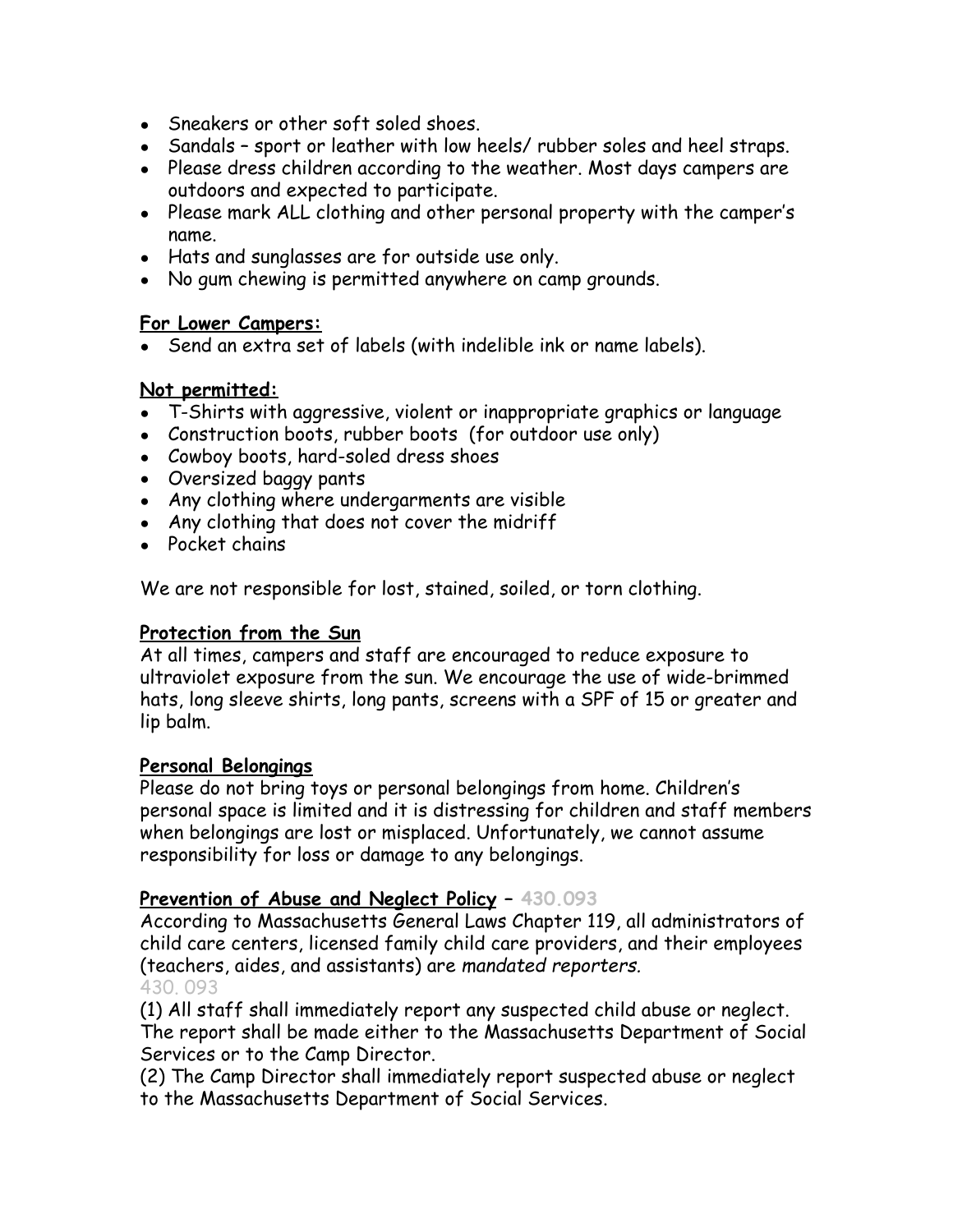(3) The Camp Director shall notify the board of health if a 51A report alleging abuse or neglect of a child while in the care of the recreational camp for children or during a program related activity is filed. The 51A report itself shall not be forwarded to the Board of Health.

The state does not require that the reporter have proof that abuse or neglect has occurred before reporting. The law specifies reporting *suspected* incidents and includes the phrase "reasonable cause to believe." *Reasonable cause* means that, after examining all the facts in a particular situation, most people with training and expertise would also suspect abuse. This is the "reasonable person" standard commonly used in the law: staff members should use their professional knowledge of the child to make an informed decision. **Incidents must be reported as soon as they are noticed, since waiting for proof may involve grave risk to the child.** Some situations are clearly reportable; others are less clear. Whenever unsure about what to do, we will call DSS and speak with a trained social worker about our concerns. The social worker can then advise us whether or not it is appropriate to file an actual report.

### **Mandated Reporter**

A mandated reporter **must** file a report if s/he has reasonable cause to believe that:

- A child is suffering from physical or emotional injury from abuse, including sexual abuse
- A child is suffering from neglect, including malnutrition
- A child is physically dependent upon an addictive drug at birth

# **Complaint Filed Against a Staff Member** 430. 093

(C) The operator shall cooperate in all official investigations of abuse and neglect alleged to have occurred at the camp, including identifying parents/guardians of campers currently or previously enrolled in the camp who may have been in contact with the subject of the investigation. (D) The operator shall ensure that an allegedly abusive or neglectful staff person does not work directly with campers until the Massachusetts Department of Social Services investigation is completed. Pending the outcome of the investigation, the administration will determine what action to take.

# **Emergency/Evacuation Plans – 430.210**

Parents/guardians are contacted when any emergency occurs. Emergency contact names and numbers are maintained in each child's file. Please keep emergency contact information current. Parents/guardians receive a written injury report form when minor incidents occur and first aid is administered.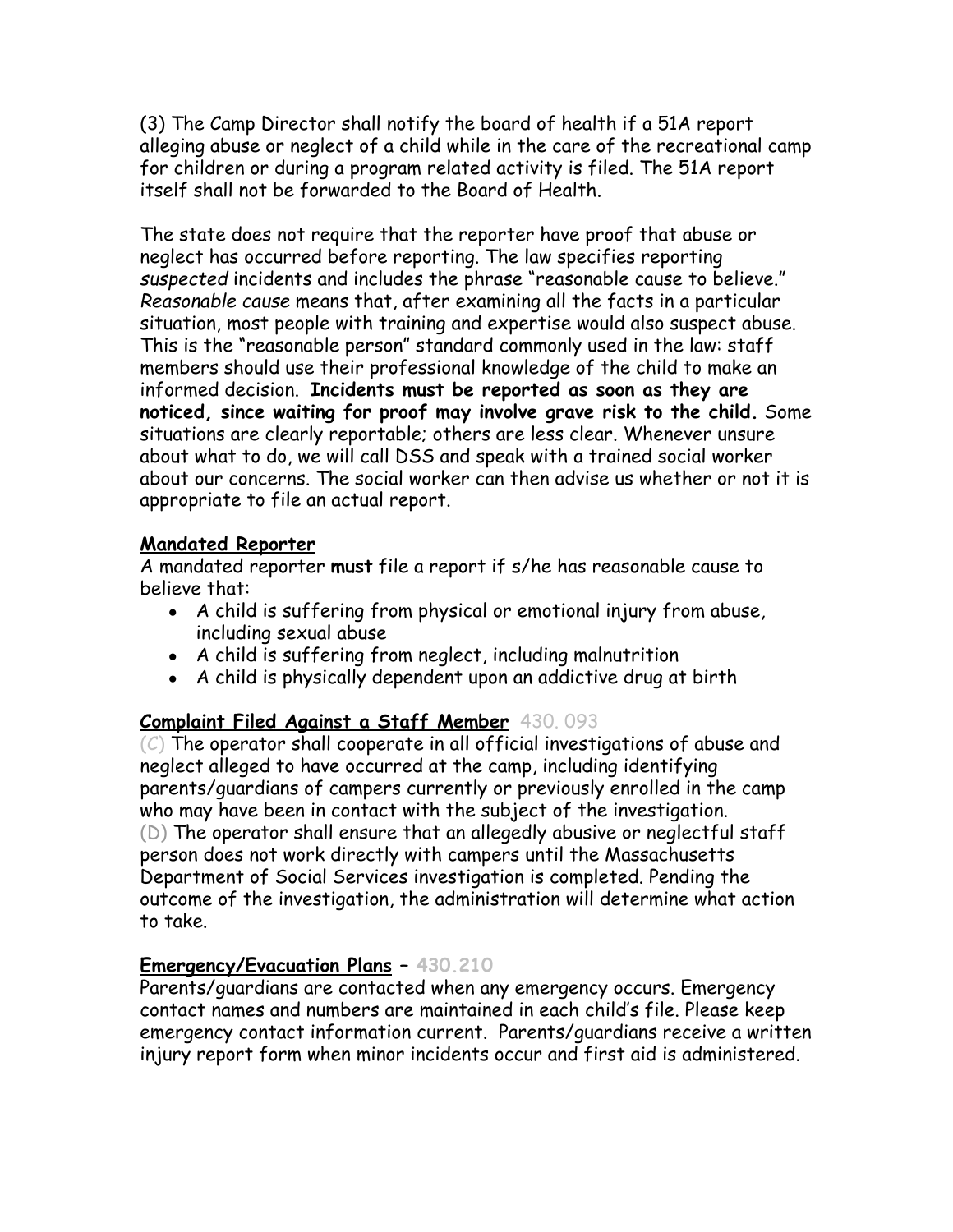When parents/guardians can not be reached, we will call the names listed on the camper's application. If we are unable to reach parents/guardians or any of their contact names, we will take the necessary emergency action. If the situation is critical, we will call 911 for medical assistance. Children may be transported by ambulance when necessary. A staff member will go with the child if the parent/guardian is unable to get to the camp.

# **NATURAL DISASTERS - 430.210**

#### **Heat and Electricity Loss**

In the event of electricity loss, parents/guardians will be contacted if our electricity cannot be restored within one to two hours. We appreciate efforts to pick up children promptly in this situation so that we may close the camp.

### **Water**

If there is a loss of water in the building for more than two hours or if there is significant flooding, we will close the camp. In less critical situations, when we have a temporary loss we will monitor the situation and utilize bottle water, if necessary.

#### **Hurricane and Tornado**

In the event of a hurricane and/or tornado, we follow these procedures:

- Camp is canceled when we have timely notice.
- If camp is in session and it is safe to leave, we contact parents/quardians and close the camp.
- If there is not enough time for parent notification and camper pick up, we will contact the Brewster Police Department for immediate proper safety procedures.

#### **Fire and Smoke**

In the event of a fire and/or smoke, we evacuate the building following our fire drill procedures. Campers remain outside of the building until the fire department gives us permission to re-enter our building. In the case when we are not permitted back into the building, we take the following steps:

- Parents/guardians are contacted and directed to pick up their child.
- If we are unable to contact parents/quardians and campers need to be removed from the property for safety, the Brewster Fire Department assists us in sheltering the campers. We will contact parents/guardians as soon as possible to direct them to their child's location.

#### **Emergency Evacuation from Camp Grounds**

In the event of an emergency requiring complete evacuation from the camp and camp grounds, the following plan is followed: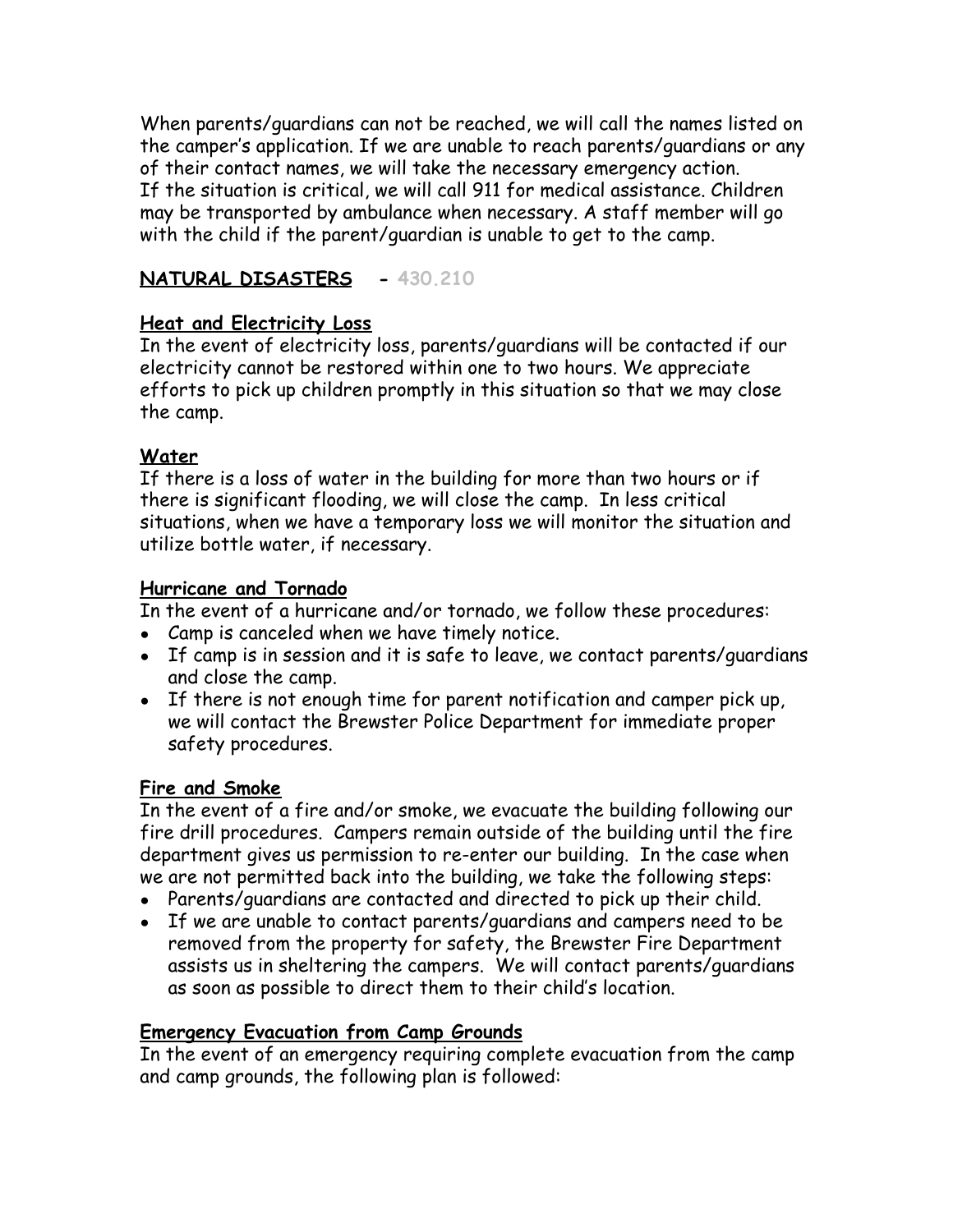- Call 911 to notify the appropriate emergency personnel (Brewster Fire & Rescue).
- Call student rental bus service to have the campers transported to a pre-arranged secure location (Brewster Town Hall). If a bus is unavailable, the police have agreed to make arrangements to transport the children and staff.
- Contact Brewster Town Hall to notify them of our estimated arrival time.
- Staff members maintain:
	- Accurate attendance list.
	- Cell phone, first aid kit, and any necessary medications.
	- Phone list to notify families and coordinate pick-ups.

The children (under the supervision of the camp director and staff) will then be transported to the Brewster Town Hall where they will be met by the Police Department representation and emergency medical personnel. Parents/guardians are notified and directed to their child's location.

Because we strive to maintain a safe environment for each child, we make every attempt to be prepared to handle emergency situations. We schedule and practice emergency evacuations regularly and in accordance with state licensing regulations. An emergency plan with emergency numbers and procedures is posted in each room. Please be aware of the procedures and evacuation locations in the event of an emergency evacuation.

**Emergency Preparedness Plan i**ncludes roles and responsibilities and is written to maximize our ability to protect children and employees in emergency and/or evacuation situations.

### **The Director provides basic guidelines for all emergency situations including the following:**

- Keep current and readily available emergency contact information for faculty and families;
- Maintain a working phone (mobile, cell, and/or portable)
- Develop and communicate a plan to notify and reunite families in the event of an emergency requiring complete evacuation of the school and school grounds;
- Develop a plan to obtain information from local authorities to determine whether to evacuate off premises or to shelter in place, particularly important for natural disasters.
- Communication plan;
- Escape routes for evacuation; and
- Designated meeting place outside and away from the school and/or school grounds.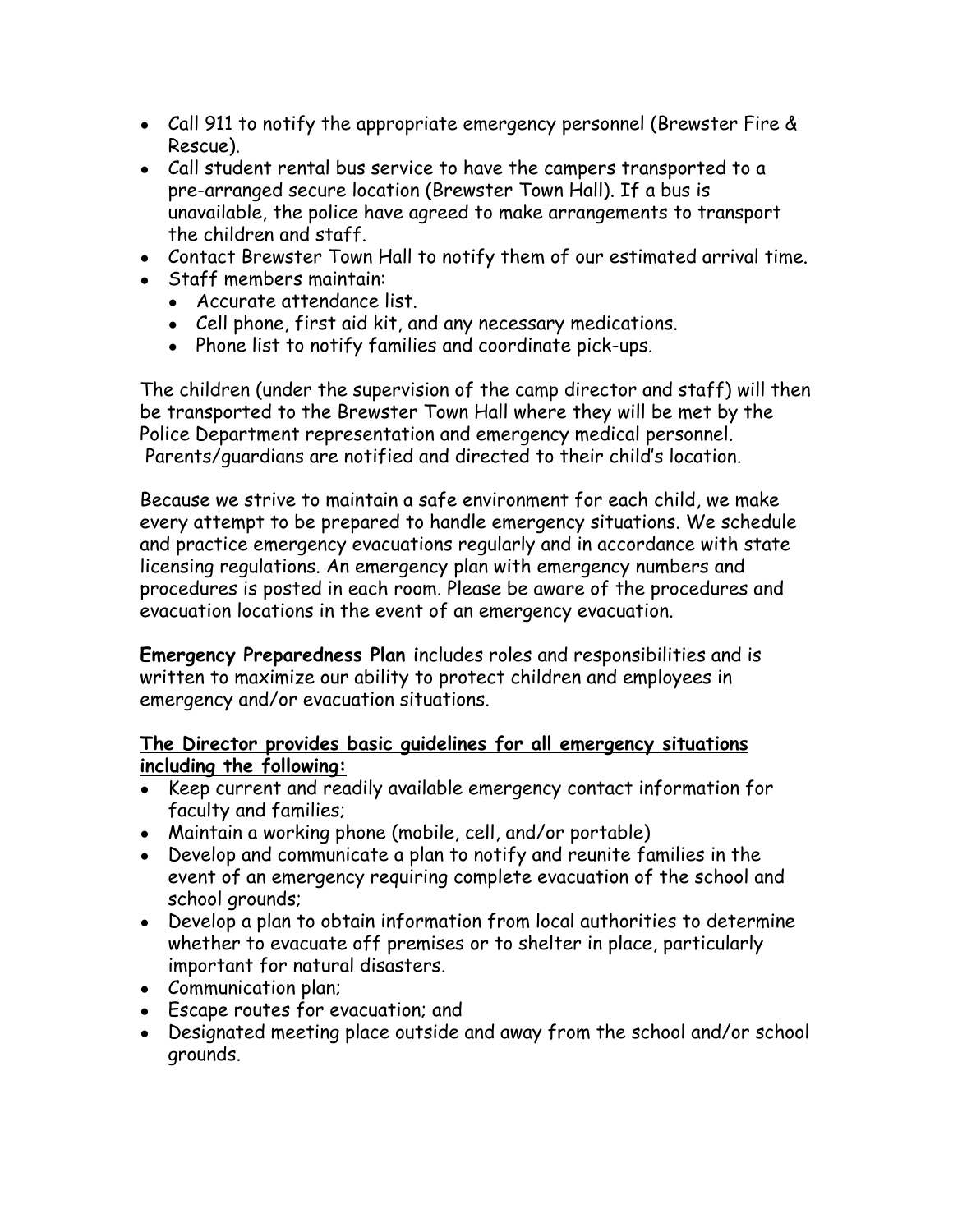## **Staff and administration members are responsible for the following:**

- Post evacuation plan (primary and secondary routes in each classroom and by all exit doors;
- Keep and take updated emergency contact and attendance records during evacuations;
- Supervise students under their charge and direct students to the designated location;
- Take emergency medications and supply bag during evacuations;
- Take attendance when class relocates to an outside area or evacuates to another location.
- Report missing students to administration staff or Head of School;
- Render first aid if necessary and
- Have a phone (mobile, cell, and/or portable) charged at all times.

# **Family responsibilities:**

- Encourage and support school safety, violence prevention, and incident preparedness programs within the camp.
- Provide the camp with requested information concerning the incident, early and late dismissals, and other related release information; and,
- Understand family responsibilities during a camp emergency

### **Fire and Smoke Evacuation Procedure**

In the event of a fire and/or smoke detection, evacuate the building following the safest evacuation route. Staff and administration members evacuate the campers; take emergency information and emergency camper medication bags (if needed), go to the designated meeting location and wait until the fire department gives permission to re-enter the building. Designated persons comb the building for any remaining children or adults. In the case when not permitted to return to the building, staff and administration staff contact and direct families for camper pick-up.

# **Emergency/Hazard/Intruder Evacuation**

In the event of an emergency requiring complete evacuation from the school and school grounds, the following plan is followed:

- Director, designated administrative staff, or any available personnel calls 911;
- All employees and campers evacuate the camp and camp grounds;
- All employees and campers meet at the off-site designated meeting location;
- Take attendance and report missing campers to designated person;
- Notify emergency personnel, contact families, and arrange for pick-up.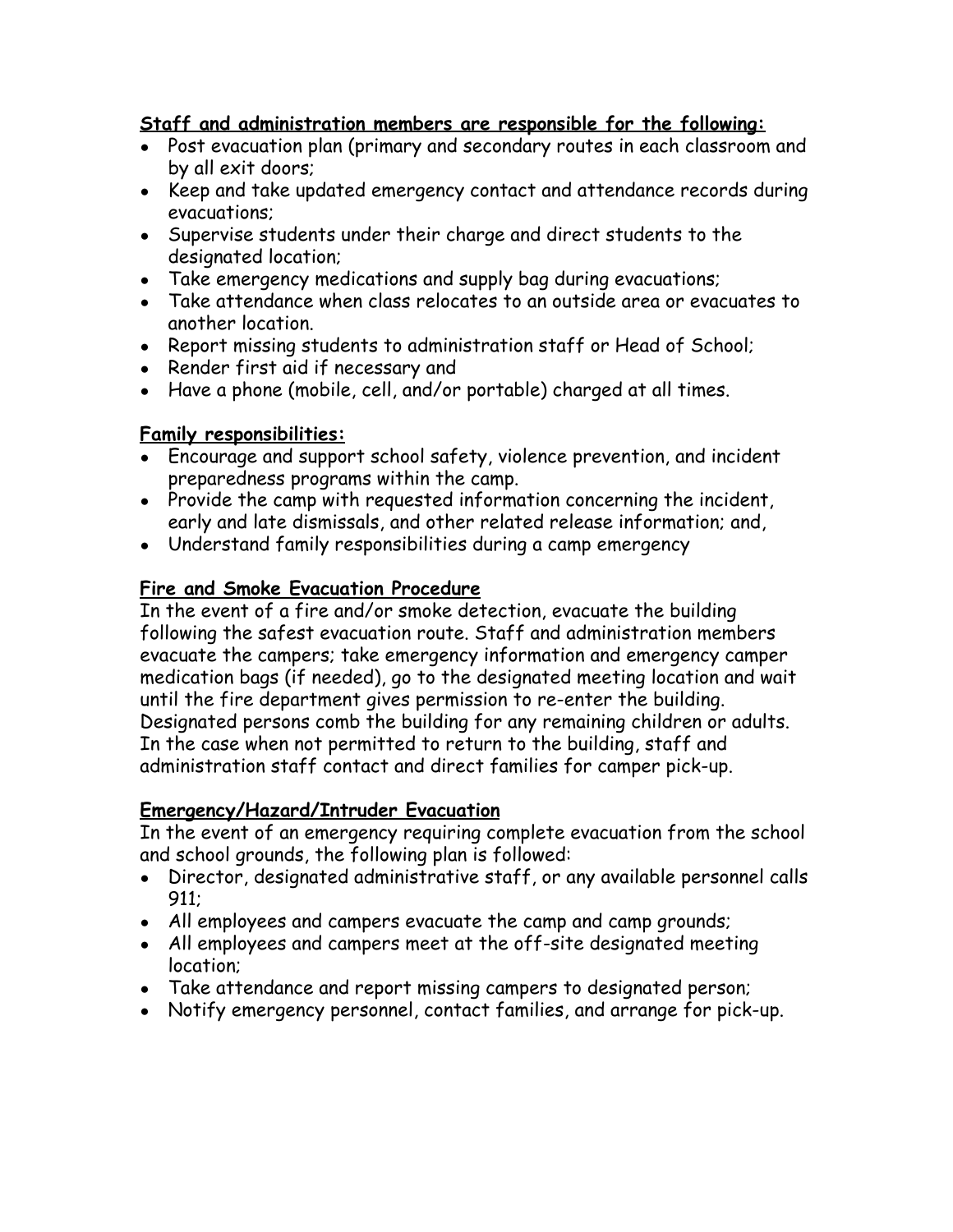# **Inclement Weather-Blizzard/Hurricane/Loss of Water/Heat/Electricity (Non-evacuation)**

In the event of a non-evacuation situation, we:

- Cancel camp if we have accurate indicators;
- Plan for early dismissal if camp is in session;
- Determine if problem (loss of water, heat, or electricity) can be rectified within a few hours;
- Contact families and arrange pick-up process if camp is in session;
- Notify Brewster Police Department if situation becomes an immediate danger
- Follow Brewster Police instructions and notify families

# **Lost Camper Plan**

All staff are required to have camper rosters with them at all times of the day taking attendance at each activity (approximately every 30 minutes) If a camper is unable to be found on site the campus will go into a lock down procedure of camp. This will include the following steps:

- All exterior doors will be closed
- Designated staff will search the interior of the building
- Designated staff will search the exterior of the building
- The Director of Camp will call 911 to report missing camper and request assistance
- The Director of Camp will notify families

# **Lost Swimmer Plan -**

# **On-Site:**

Lifeguards and Staff are responsible for constant supervision of campers in the pool area. Staff and Lifeguards are required to take attendance before entering the pool area and after exiting the pool area. The pool area will be locked if it is not in use. If a swimmer is unable to be located, the Director of Aquatics will notify the Camp Director immediately. The Lifeguards will immediately:

- Conduct a search of the Pool Area
- If a camper is not located in the pool area, the pool will be locked and closed.
- Procedures for Lost Camper will be followed.

All staff including lifeguards are required to take attendance before leaving our site, when arriving on-site, during activity and when exiting the off-site location. If during any of these times a camper is unable to be located the following steps will be taken:

● Notification of Staff located at area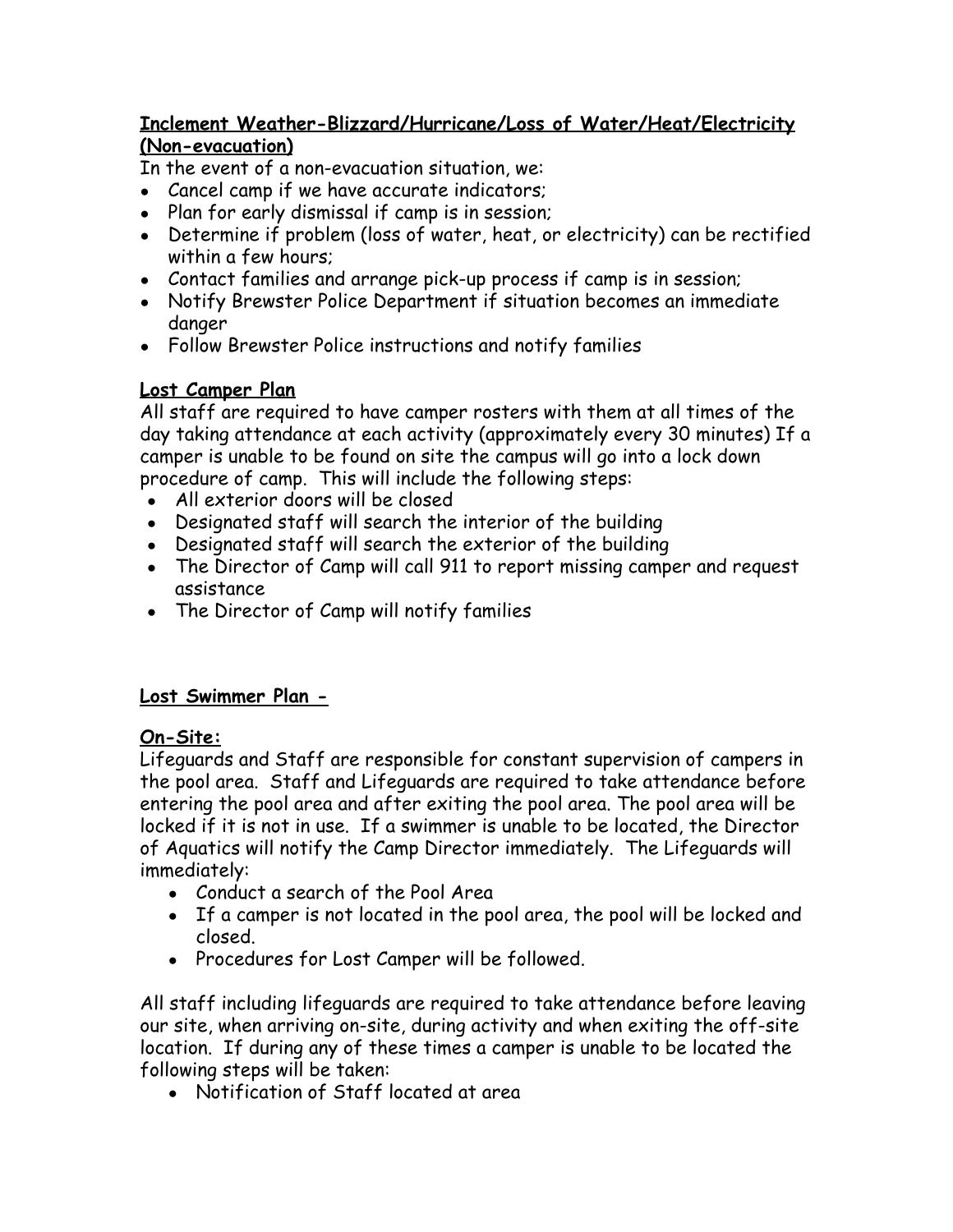- Contact 911
- Contact Camp Office Director, Assistant Director, Administrators at Camp Site
- Administrators on site will contact family while staying in contact with counselors/lifeguards on site
- All campers will be required to wait in designated area with counselors while designated counselors conduct a search of the area

#### **Child Incidents/Injury and Reports**

Although many precautions are taken to ensure a safe environment, occasional incidents do occur. If an incident or injury occurs and first aid is administered, we complete a Child Incident Report and provide a copy for parents/guardians.

If a child is injured at camp and treatment by a physician is needed, we will make every effort to contact parents/guardians and/or the physician they have chosen to treat their child. In the event of an emergency, we will make sure that the child receives the necessary emergency treatment until we can reach parents/guardians. Parents/guardians complete authorization for emergency treatment as part of the camper application. Please update the information on this form when necessary.

#### **Transportation**

Parents/guardians provide transportation to and from The Laurel Day Camp. Parents/guardians may choose to car pool and make other arrangements for their child's transportation. Parents/guardians submit a written note designating and authorizing others to transport their child.

#### **Field Trips - Upper Campers and CIT's ONLY**

We will rent student buses to transport children for field trips. We also may transport children on our Laurel Day Camp Van.

#### **Traffic Control Plan**

If the camp has any events, a traffic control plan will be put into place. The Brewster Police Department, 631 Harwich Road, Brewster, MA 02631 - (508)896-7011, will be contacted to hire a traffic detail to help control any congested traffic that occurs on Rte. 137. In order to avoid any traffic congestion in the parking lot, parking guidelines will be followed.

#### **Parking**

Parking guidelines include: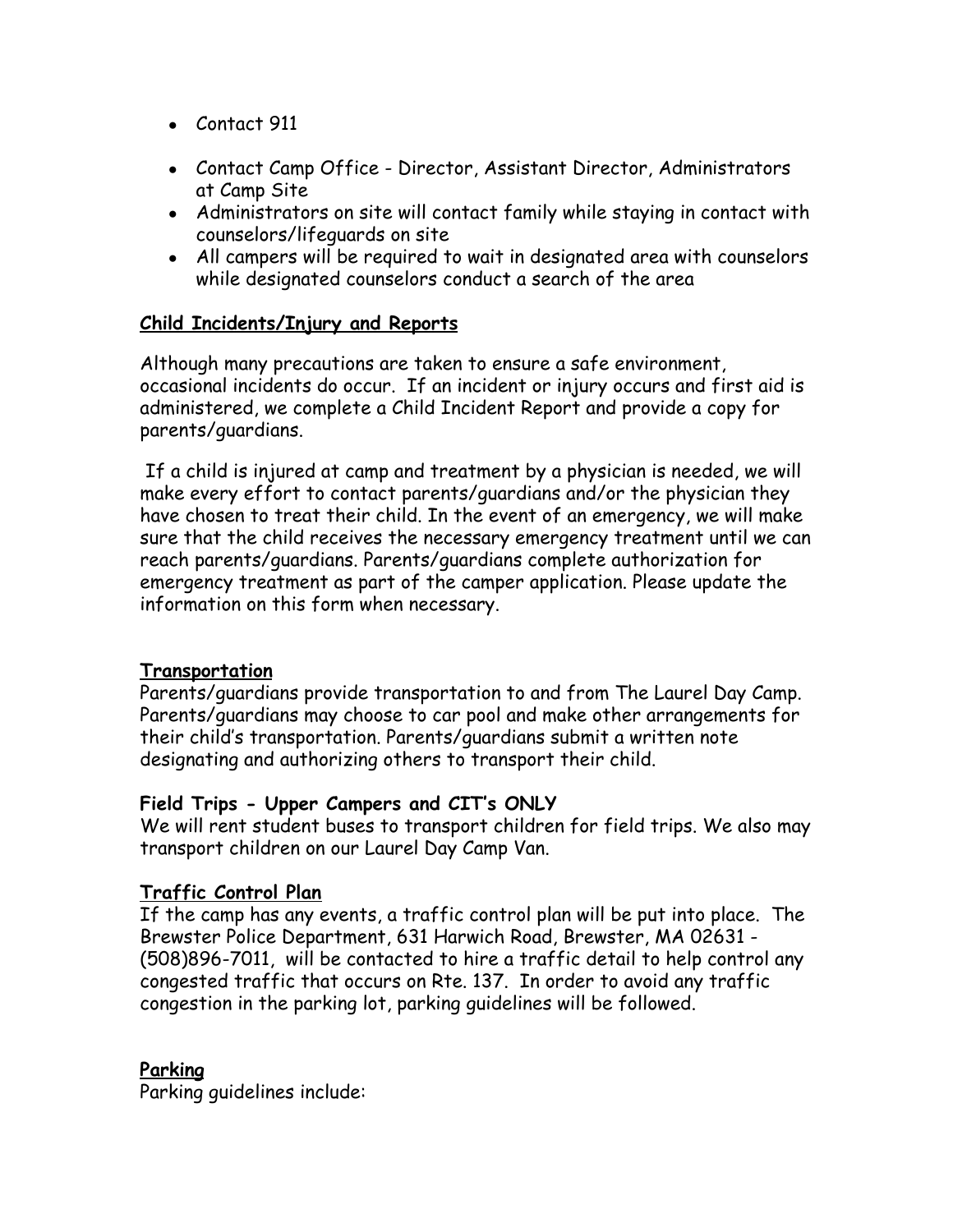- Park in one of our three designated areas for social distancing of each group
- Car pool during special events to help with limited availability.
- During camp-wide special events, we extend our parking lot into our playground area.
- Do not park in the circle per order of the fire department.
- Do not park on Route 137 per order of the police department.

# **POLICIES AND PROCEDURES**

### **Registration and Enrollment**

- To enroll or re-enroll each child, parents/guardians must complete and sign the camper application and pay a non-refundable deposit.
- Health and immunization information is also required.
- Please be sure to update all emergency information as needed, including address, home and work telephone, cell phone numbers, email addresses, any changes in the child's medical information, and/or changes of authorized individuals.
- All forms provided to you upon enrollment must be completed before your child may attend.
- To begin camp you must complete and sign our application and pay a one-time application fee, our enrollment agreement and pay a non-refundable security deposit, and any other financial agreements.
- Other enrollment forms include our Health Authorization Form, Health and immunization information.
- A change in a campers schedule or additions must be made to the Camp Director for approval.
- Complete a request for a change form (found in the business office.)/or send an email to the camp office. We will not accept verbal requests, or requests made through counselors.

# **Non-Discrimination/Confidentiality**

The Laurel School and The Laurel Day Camp do not discriminate on the basis of race, color, religion, age, cultural heritage, political beliefs, national origin, marital status, gender, sexual orientation, Vietnam Era status or disability, in the administration of its educational, employment, or admissions policies. All requested personal information is kept confidential.

# **Tuition and Payment Policy**

 Your tuition fees are payable according to the payment plan options available or approved by the Camp Director and or the Director of Operations. Failure to pay tuition by the date due will result in late fees and/or termination of services. Please refer to our tuition schedule for specifics. Any arrangements and/or financial agreements are confidential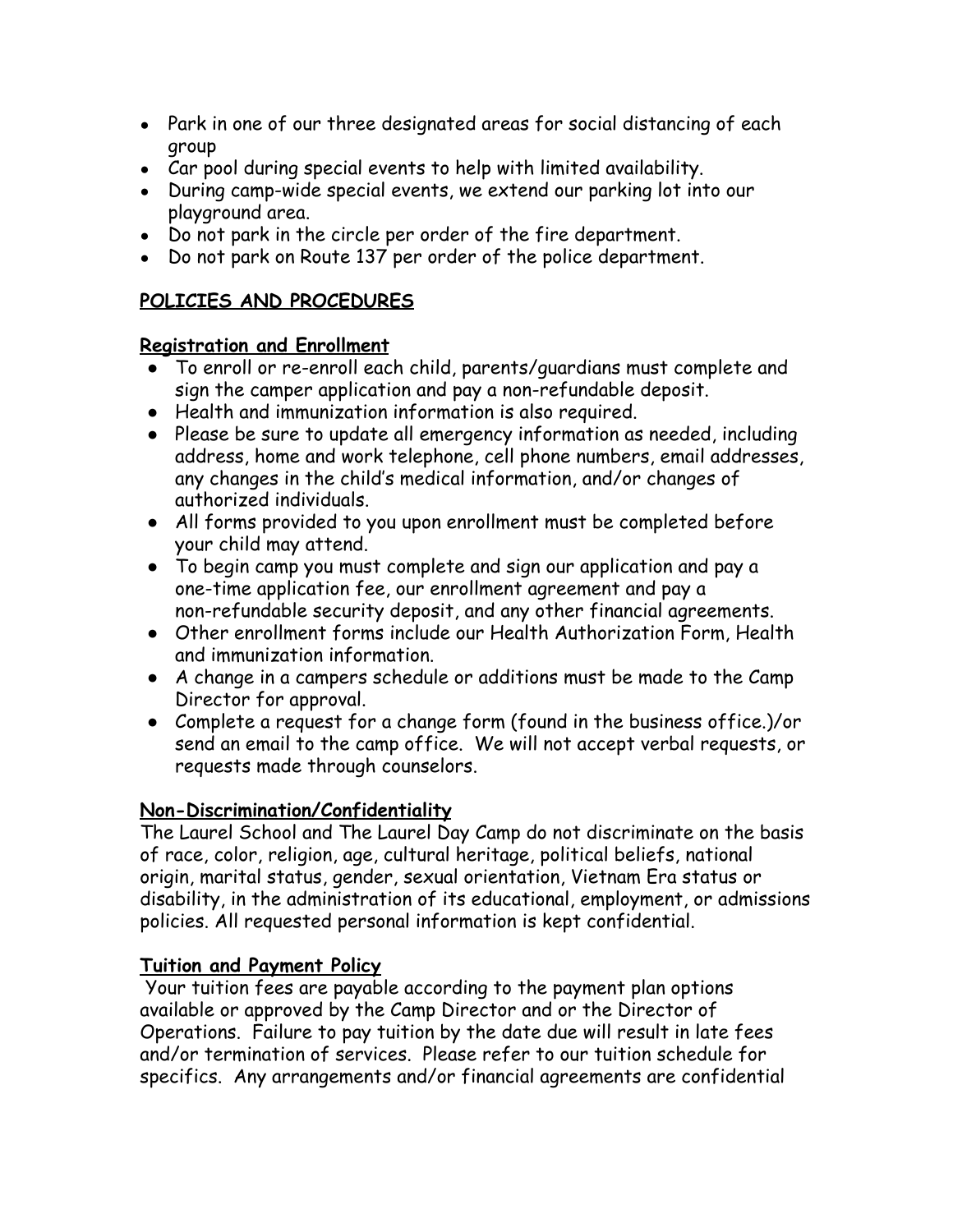and between The Laurel School/Laurel Day Camp and the family. **There are no credits or refunds.**

# **State Licensing Regulations**

Laurel Day Camp is in compliance with regulations of the Massachusetts Department of Health and is licensed by the local board of health. We are also Accredited by AISNE (Association of Independent Schools of New England)

# **Camp Cancellation**

On rare occasions, particularly bad weather conditions, we must cancel camp. Cancellation guidelines include:

- We will post our closing on [www.laurelschoolcapecod.org](http://www.laurel-school.org) by 7:00 AM.
- You will receive an alert via the Remini App

# **Staff Qualifications**

The quality of our staff members is an important determinant in the quality of our program. We strive to maintain high quality members by providing a thorough orientation week. At a minimum, the following staff qualifications include:

- All state background checks, CPR and first aid certifications.
- Physician's health form and immunization record.
- Staff members must meet or exceed state licensing requirements in education and experience.

# **Attendance**

We ask that parents/guardians notify the camp if their child is going to be tardy or absent.

# **Vacations/Absences**

There are no credits or refunds for vacations, illnesses, or other reasons for absence. There is no schedule guarantee if you reduce or change your schedule. Please notify the front office if your child's going to be absent.

# **Withdrawals**

Withdrawal procedure includes:

- Submit a dated letter to the Camp Director with the reason(s) and expected withdrawal date
- All financial obligations must be made.
- Meet with the Camp Director and camp staff
- Meet with the Director of Operations and/or Bookkeeper to settle any account balances.
- **● There are no credits or refunds for withdrawals.**

# **Termination of Services**